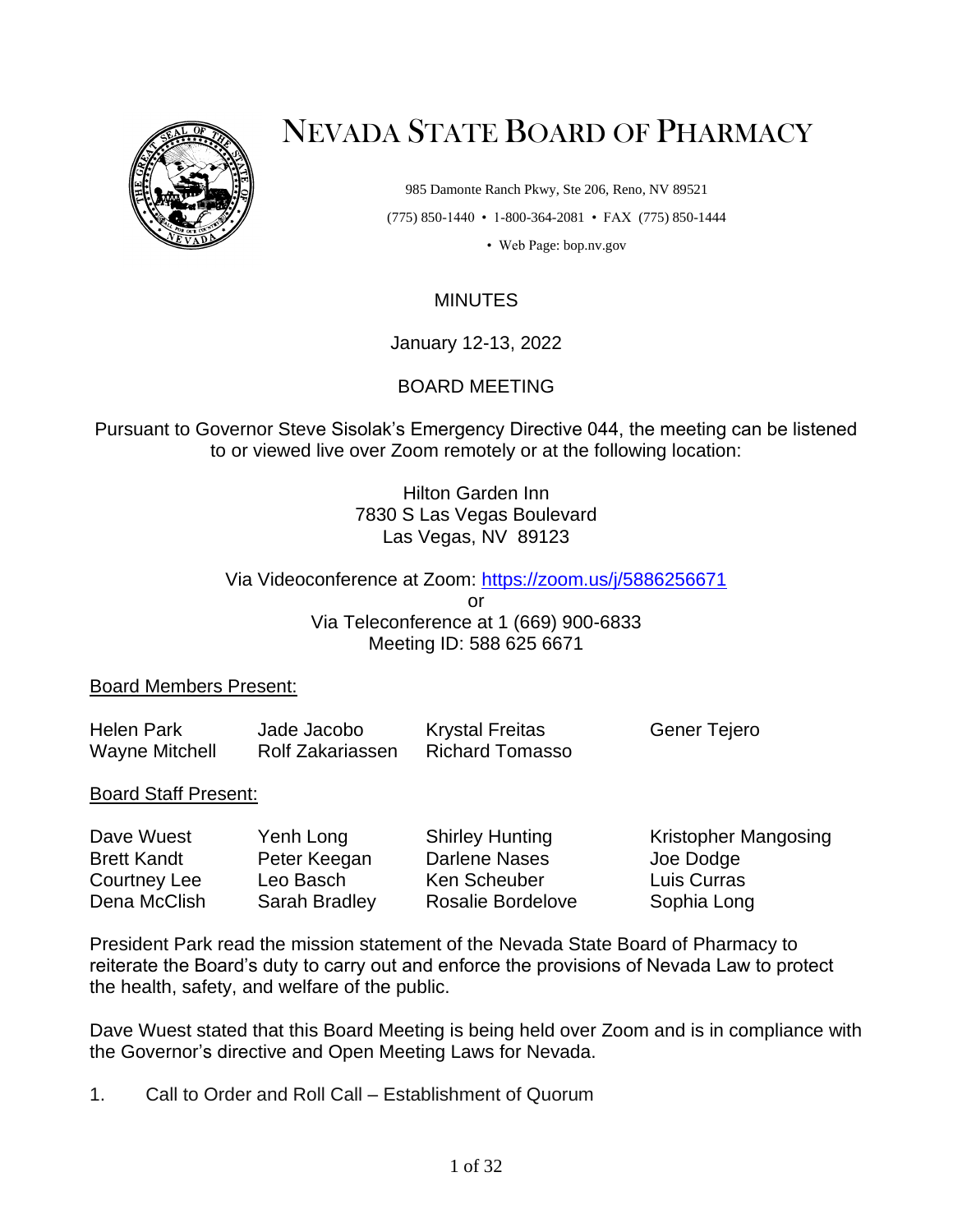President Park performed the roll call. All Board members were present and a quorum was established.

2. Public Comment January 12 2022, 9:00 AM

There was no public comment.

# $\Diamond$  CONSENT AGENDA  $\Diamond$

The Consent Agenda contains matters of routine acceptance. The Board Members may approve the consent agenda items as written or, at their discretion, may address individual items for discussion or change.

3. Approval of the December 1-2, 2021, Meeting Minutes (**FOR POSSIBLE ACTION)**

Board discussion ensued.

#### Board Action:

- Motion: Jade Jacobo moved to approve the December Board meeting minutes.
- Second: Wayne Mitchell

Action: Passed unanimously.

- 4. 4.1 Applications for Out-of-State Medical, Devices, Equipment and Gases License (NAC 639.6944) – Non-appearance (**FOR POSSIBLE ACTION)**
	- A. Americare Respiratory Services, Inc. Irvine, CA
	- B. Expedite LLC Lithia Springs, GA
	- C. Pumps It, Inc. Houston, TX
	- D. The Home DME Company Southfield, MI
	- 4.2 Applications for Out-of-State Wholesaler License (NRS 639.233) Nonappearance (**FOR POSSIBLE ACTION**)

#### **Background Check Not Required by Law.**

- 4.2.1 Distributor for Single Manufacturer (NAC 639.593(7)(e))
- 4.2.2 Manufacturer (NAC 639.593(7)(d))
	- E. Alydia Health, Inc. Menlo Park, CA
	- F. Aucta Pharmaceuticals, Inc. Piscataway, NJ
	- G. Avet Pharmaceuticals Inc. East Brunswick, NJ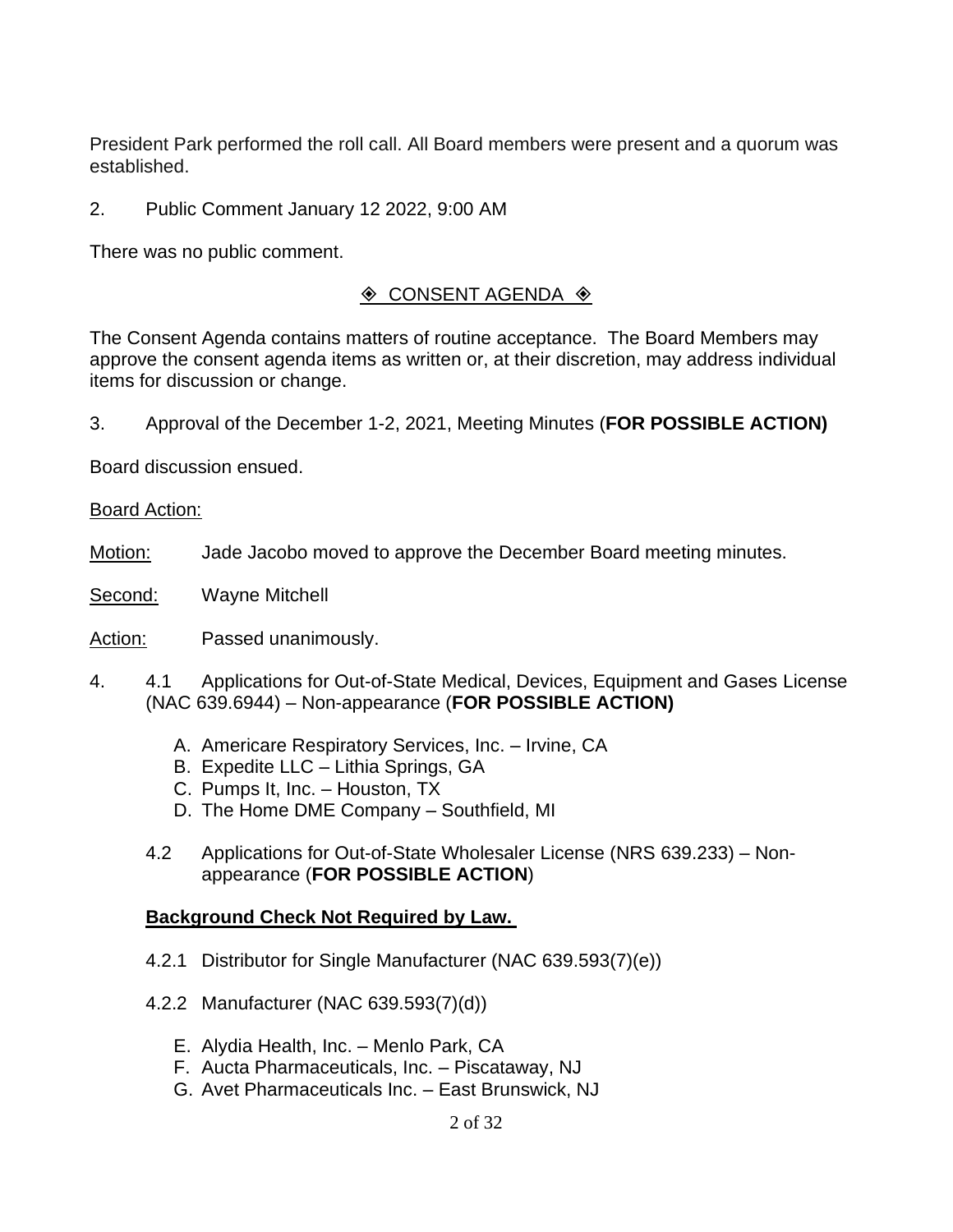- H. Dukal, LLC Ronkonkoma, NY
- I. Dutch Ophthalmic, USA, Inc. Exeter, NH
- J. Greenstone LLC Peapack, NJ
- K. Next Science Jacksonville, FL
- L. PharmaEssentia USA Corporation Burlington, MA
- M. University of Iowa Pharmaceuticals Iowa City, IA
- N. USAntibiotics, LLC TN
- 4.2.3 Publicly Traded (NAC 639.593(7)(a))
	- O. Haemonetics Corporation Clinton, PA
- 4.2.4 VAWD-Accredited (NAC 639.593(7)(c))
- 4.2.5 Manufacturer and VAWD-Accredited (NAC 639.593(7)(c) and (d))
	- P. LifeScience Logistics, LLC Brownsburg, IN
	- Q. LifeScience Logistics, LLC Whitestown, IN
- 4.2.6 Publicly Traded and Manufacturer (NAC 639.593(7)(a) and (d))
	- R. Adagio Therapeutics, Inc. Waltham, MA
	- S. Albireo Pharma, Inc. Boston, MA
	- T. Ortho Clinical Diagnostics, Inc. Memphis, TN
	- U. Sanofi US Corporation Bridgewater, NJ
	- V. SCYNEXIS, Inc. Jersey City, NJ
	- W. Spero Therapeutics, Inc. Cambridge, MA
- 4.2.6 Publicly Traded and VAWD-Accredited (NAC 639.593(7)(a) and (c))
	- X. HP Inc. San Diego, CA

#### **4.2.7 Background checks completed in compliance with NRS 639.500.**

- Y. Jubilant Radiopharma Memphis, TN
- Z. RxSave Whitehall, PA
- AA. Teleflex LLC Olive Branch, MS
- BB. Teleflex LLC Plymouth, MN
- 4.3 Applications for Nevada Wholesaler License (NRS 639.233) Non-appearance (**FOR POSSIBLE ACTION**)
- 4.3.1 Manufacturer (NAC 639.593(7)(d))
	- CC. FH2 Pharma L.L.C Las Vegas, NV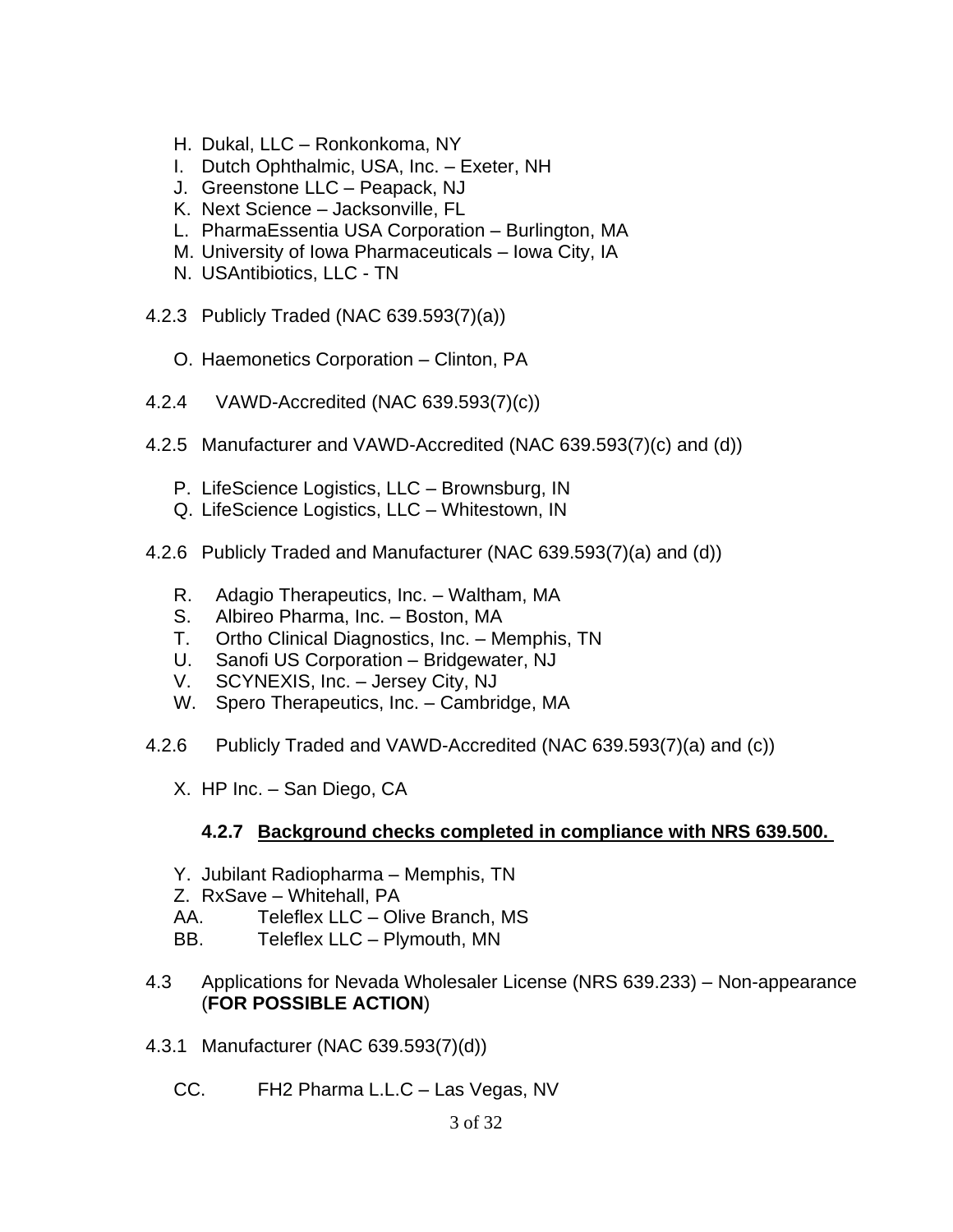- 4.4 Application for Nevada Pharmacy License (NRS 639.230) Non-appearance **(FOR POSSIBLE ACTION)**
	- DD. Omnia Pharmacy Inc. Las Vegas, NV
	- EE. QHR Pharmacy 3 Las Vegas, NV
- 4.5 Application for Nevada Compounding Pharmacy License (NRS 639.230) Nonappearance **(FOR POSSIBLE ACTION)**
- 4.6 Application for Out-of-State Pharmacy License (NRS 639.2328) Nonappearance **(FOR POSSIBLE ACTION)**
	- FF. AcariaHealth Pharmacy #26, Inc. Tampa, FL
	- GG. Allergy Partners Therapeutics Asheville, NC
	- HH. ARJ Infusion Services, LLC Lenexa, KS
	- II. ARJ Infusion Services, LLC Omaha, NE
	- JJ. Biologics by McKesson Fort Worth, TX
	- KK. Birdi Novi, MI
	- LL. CanyonCARE Rx Tempe, AZ
	- MM. Heritage Biologics LLC Lee's Summit, MO
	- NN. K Pharmacy, LLC Armonk, NY
	- OO. Lemonaid Pharmacy St. Louis, MO
- 4.7 Application for Out-of-State Compounding Pharmacy License (NRS 639.230) Non-appearance – **(FOR POSSIBLE ACTION)**
	- PP. Golden Gate Veterinary Compounding Pharmacy, LLC
	- QQ. Progress Pharmacy West Palm Beach, FL
	- RR. ReCept Pharmacy #1 Fort Worth, TX
	- SS. Summit Pharmacy, Inc. Phoenix, AZ
- 4.8 Applications for Nevada Medical, Devices, Equipment and Gases License (NAC 639.6942) – Non-appearance (**FOR POSSIBLE ACTION**)
	- TT. Dia-Foot Las Vegas, NV

Board discussion ensued.

Rolf Zakariassen disclosed that he has a business relationship with the Managing Pharmacist Edward Tambi for item 4EE but stated that he could participate in this matter fairly and without bias.

Rolf Zakariassen questioned the ownership for item 4GG as the ownership change will allow a practitioner to own the company entirely which is not allowed by Nevada law.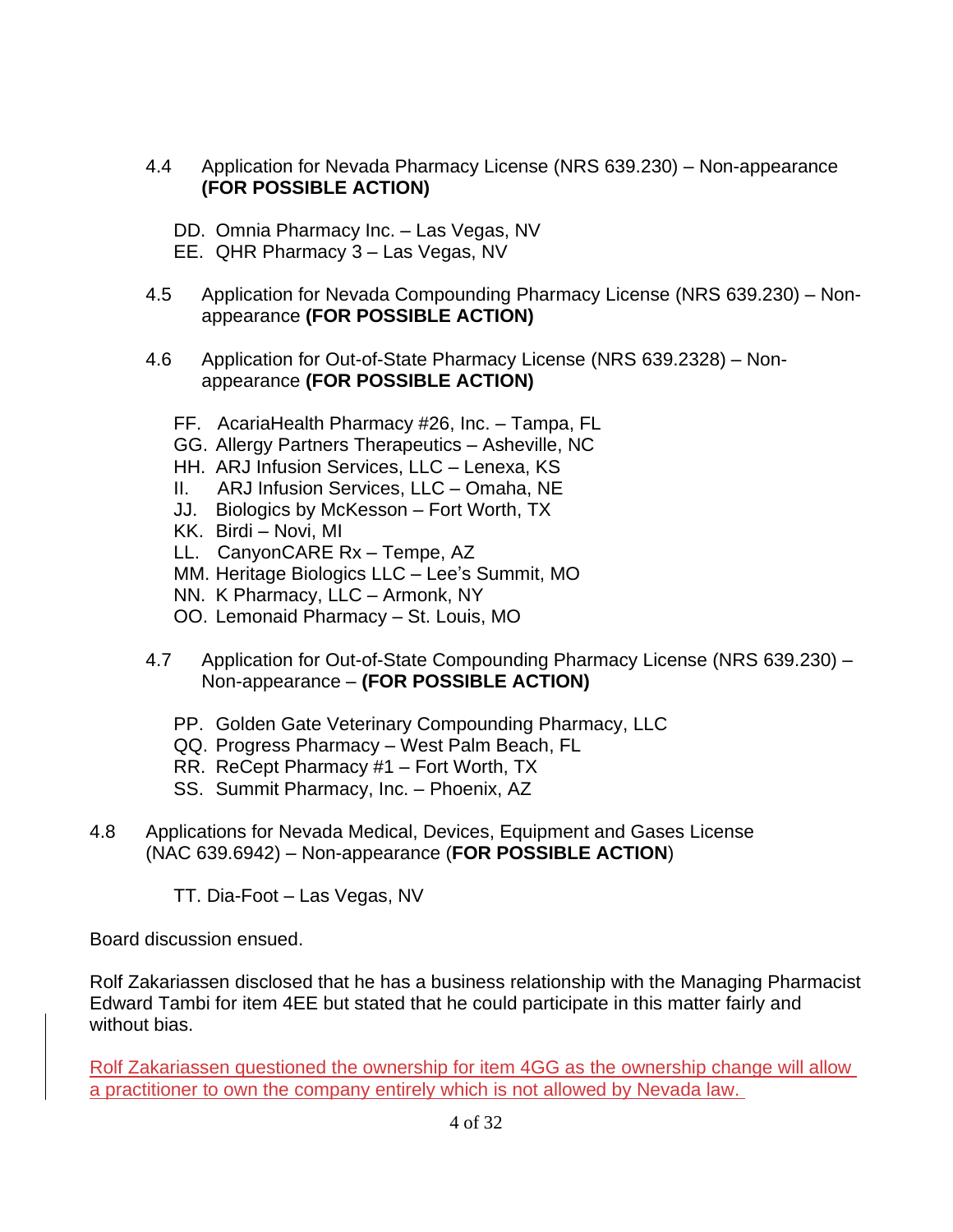Board staff commented that the law may be specific to practitioners licensed in Nevada, but they requested to remove item so it can be investigated further.

President Park removed item 4DD and 4GG as the Board has questions regarding the applications.

## Board Action:

- Motion: Jade Jacobo moved to approve the Consent Agenda excluding agenda items 4DD and 4GG.
- Second: Rolf Zakariassen
- Action: Passed unanimously.

# $\Diamond$  REGULAR AGENDA  $\Diamond$

- 5. Disciplinary hearings pursuant to NRS 639.247. (**FOR POSSIBLE ACTION**)
	- A. Nevada Health Rx, Inc. dba Prax-Rx (18-043-PH-S)
	- B. Scot Silber, RPH (18-043-RPH-S)

No representative was present on behalf of Prax-Rx and Scot Silber.

Sarah Bradley, Legal Counsel for the Nevada Board of Medical Examiners, served as legal counsel to the Board.

Courtney Lee, Nevada Board of Pharmacy General Counsel, noted that failure of a party to appear upon sufficient legal notice allows the Board to proceed to consider and dispose of the case without the parties. NRS 622A.350. Ms. Lee stated that no answer was filed by either Respondent which constitutes a waiver of right to a hearing. NRS 639.244. Ms. Lee prosecuted the case against Prax-Rx and Scot Silber regarding unlawful dispensing and prescribing of dangerous drugs and controlled substances, failure to report loss of drugs, and wholesaling and dispensing without a license.

Ms. Lee called Shirley Hunting as a witness.

Shirley Hunting, Board Coordinator, appeared and was sworn in by President Park prior to answering questions and offering testimony.

Ms. Lee questioned Ms. Hunting on the details of her serving the Notice of Intended Action and Accusation.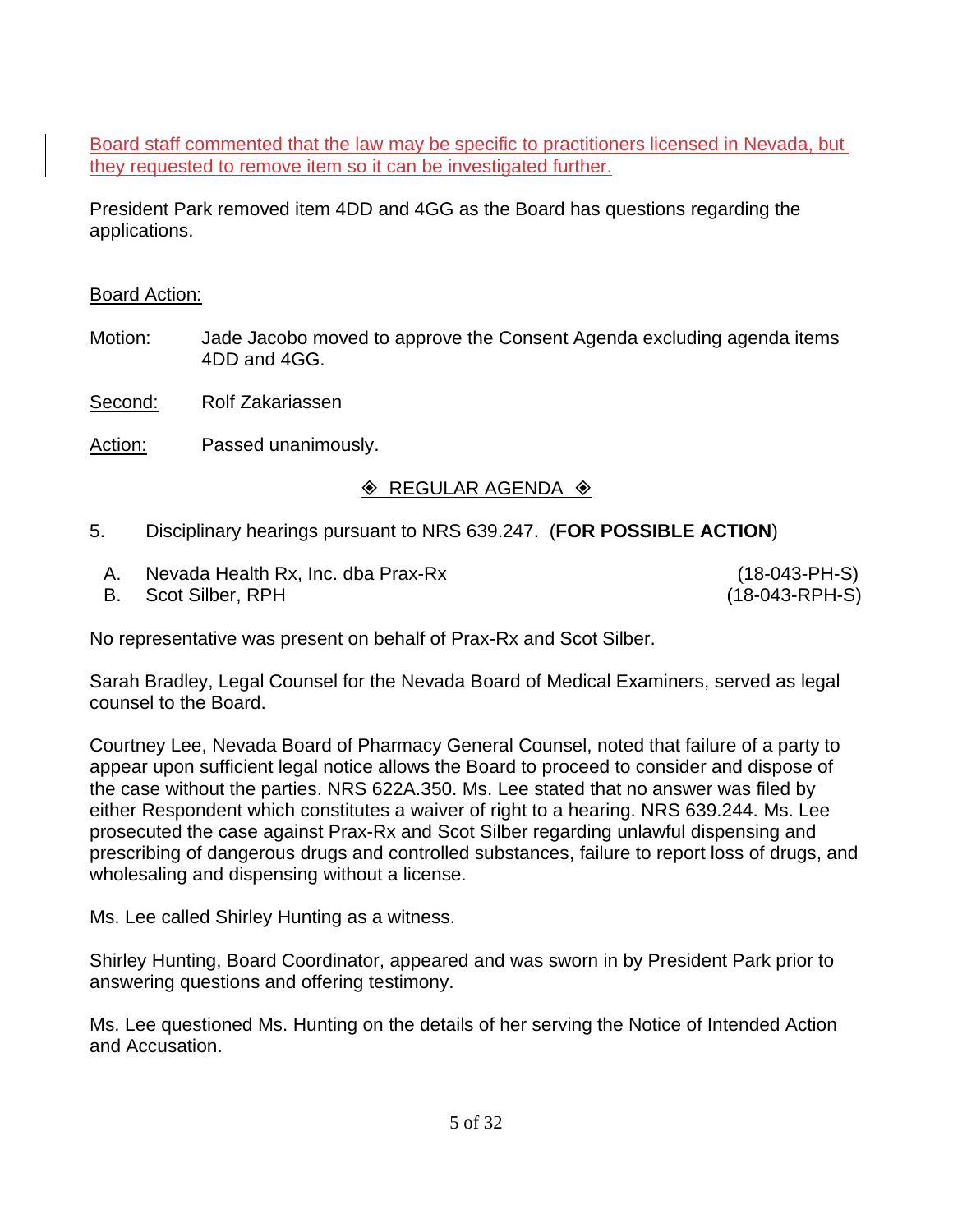Ms. Lee requested that the proof of service for the Notice of Intended Action and Accusation be admitted as Exhibit 1.

President Park admitted Exhibit 1.

Ms. Lee called Kristopher Mangosing as a witness.

Kristopher Mangosing, Assistant Board Coordinator, appeared and was sworn in by President Park prior to answering questions and offering testimony.

Ms. Lee questioned Mr. Mangosing on the details of the 21-day notices served upon Respondents.

Ms. Lee requested that the proofs of service of allthe 21-day notices be collectively admitted as Exhibit 2.

Ms. Lee requested that the Board move to make jurisdiction consistent with paragraph 1 of the Notice of Intended Action and Accusation.

#### Board Action:

- Motion: Jade Jacobo moved to make jurisdiction consistent with paragraph 1 of the Notice of Intended Action and Accusation as proposed by Ms. Lee.
- Second: Krystal Freitas

Action: Passed unanimously.

Ms. Lee requested the Board to make the Findings of Fact consistent with paragraphs 2-20 of the Noticed of Intended Action and Accusation.

#### Board Action:

Motion: Jade Jacobo moved to make Findings of Fact consistent with paragraphs 2-20 of the Notice of Intended Action and Accusation as proposed by Ms. Lee.

Second: Krystal Freitas

Action: Passed unanimously.

Ms. Lee requested the Board to make the Conclusions of Law consistent with paragraphs 21- 37 of the Noticed of Intended Action and Accusation.

#### Board Action: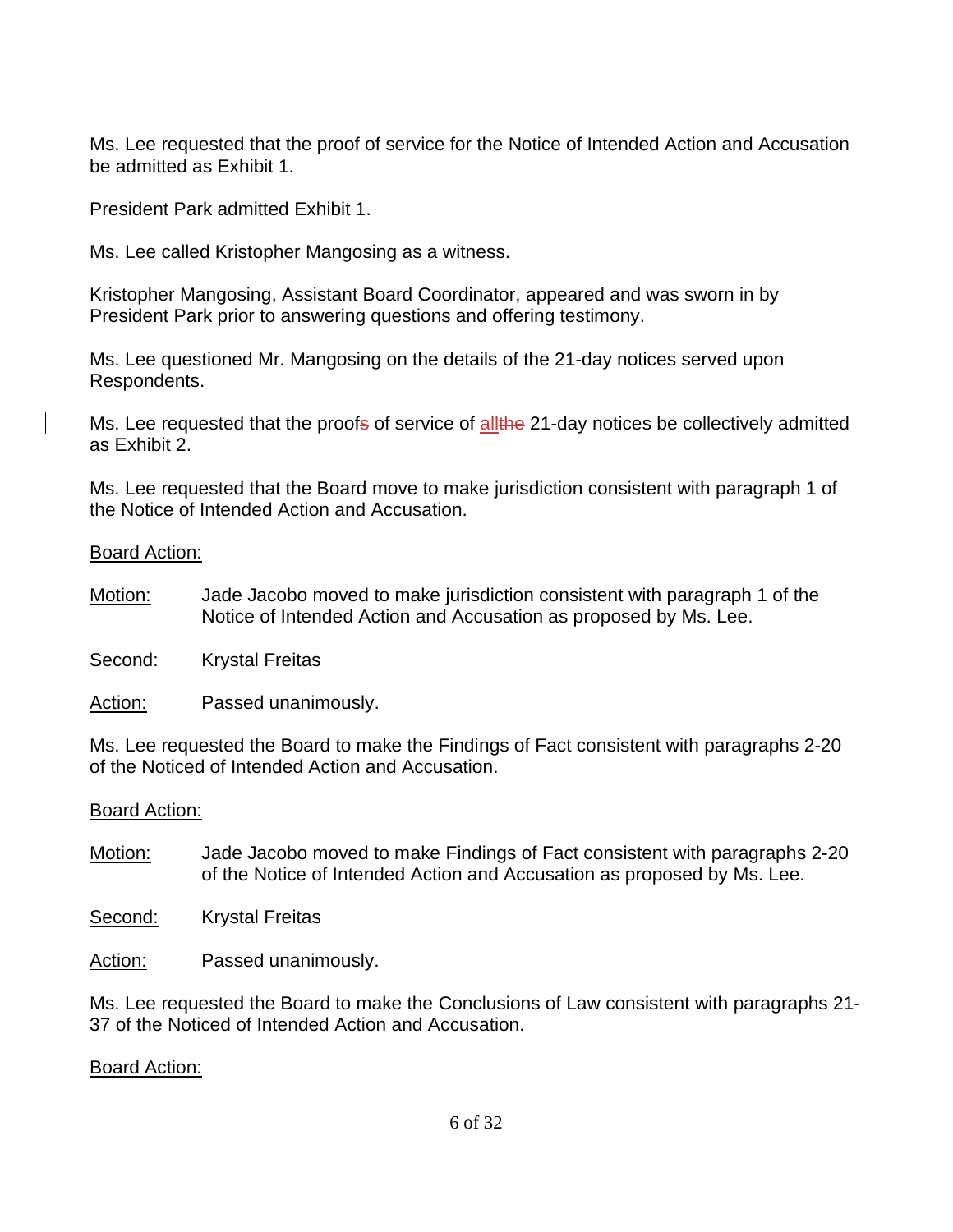Motion: Jade Jacobo moved to make the Conclusions of Law consistent with paragraphs 21-37 of the Notice of Intended Action and Accusation.

Second: Krystal Freitas

Action: Passed unanimously.

Ms. Lee requested President Park admit the attorney's fees and investigative costs as Exhibit 3.

President Park admitted into the record the attorney's fees and costs as Exhibit 3.

Ms. Lee requested that the Board find the attorney's fees and costs of \$2,380.77 were reasonable, necessary and actually incurred.

## Board Action:

Motion: Wayne Mitchell moved to award the attorney's fees and costs of a \$2,380.77 on the basis that they were reasonable, necessary and actually incurred.

Second: Rolf Zakariassen

Action: Passed unanimously.

Ms. Lee recommended the proposed discipline for Prax-Rx. The conditions/penalties include the following: 1) a fine of \$10,000 within 30 days of the Order; 2) pay \$1,785.77 to partially reimburse the Board for recoverable attorney's fees and costs incurred in investigating and prosecuting this matter within 30 days of the Order; 3) license was not renewed and DEA registration was surrendered; if Prax-Rx seeks to obtain another license, Prax will be required to appear before the Board for approval; and 4) discipline will be reportable to the National Practitioner Data Bank.

Board discussion ensued.

#### Board Action:

- Motion: Jade Jacobo moved to approve the proposed discipline as presented by Ms. Lee.
- Second: Wayne Mitchell

Action: Passed unanimously.

Ms. Lee recommended the proposed discipline for Scot Silber. The conditions/penalties include the following: 1) a fine of \$5,000 within 30 days of the Order; 2) pay \$595 to partially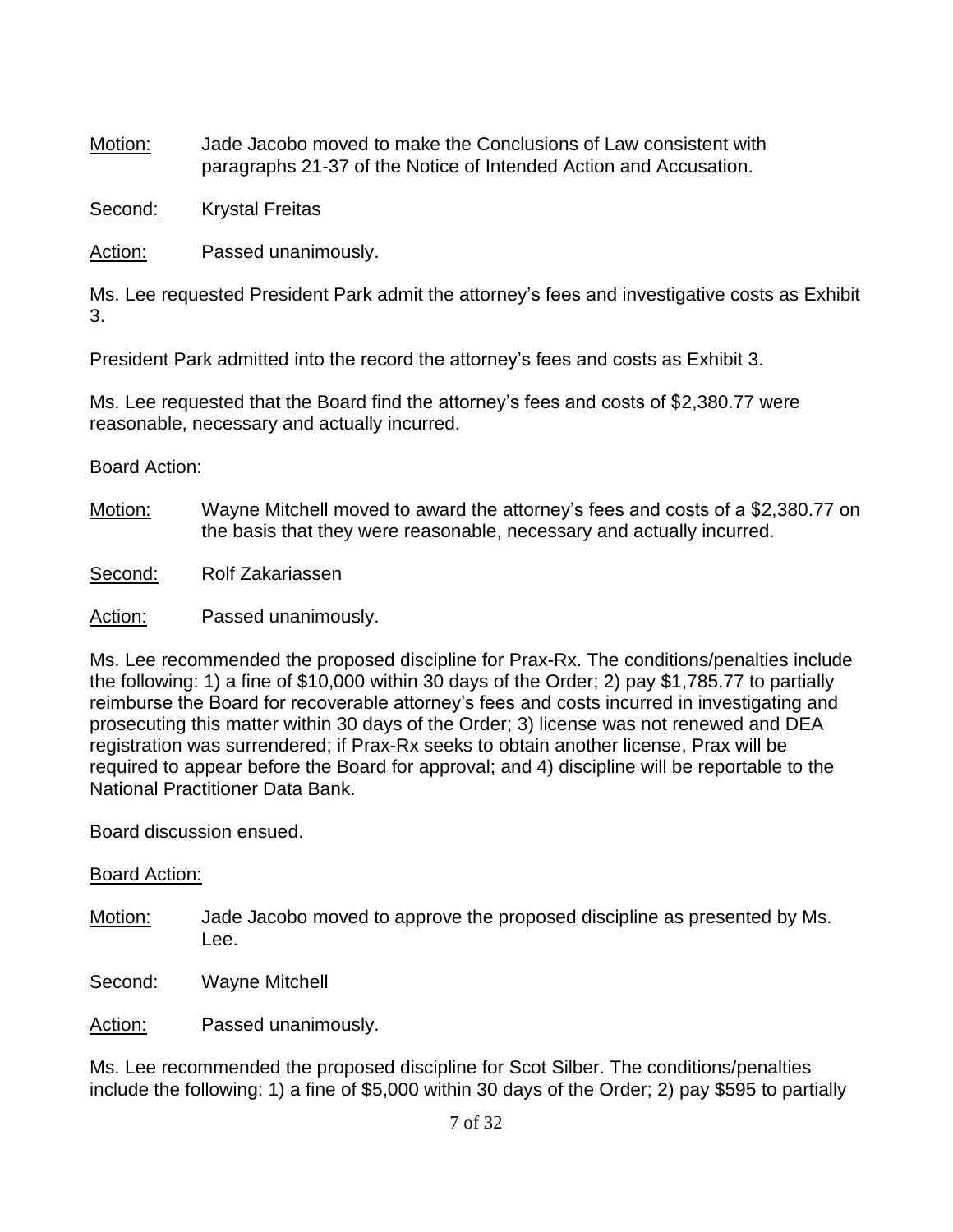reimburse the Board for recoverable attorney's fees and costs incurred in investigating and prosecuting this matter within 30 days of the Order; 3) discipline will be reportable to the National Practitioner Data Bank; and 4) Mr. Silber voluntarily surrendered his pharmacist registration; Silber may not re-apply for reinstatement for a minimum of two years and must appear before the Board for approval.

Board discussion ensued.

Board Action:

Motion: Jade Jacobo moved to approve the proposed discipline as presented by Ms. Lee.

Second: Rolf Zakariassen

Action: Passed unanimously.

C. Stephen Dubin, MD (20-020-CS-S)

This matter was continued to a future Board Meeting.

D. James Forsythe, MD, HMD (19-114-CS-N)

Marie Mirch appeared as counsel on behalf of James Forsythe.

James Forsythe was present for the hearing.

James Forsythe, Manon Singer (Infusion Nurse), and Valerie Kilgore (Office Manager) appeared and were sworn in by President Park.

President Park stated that Respondent filed a motion to dismiss the amended accusation or alternatively for a more definite statement, and the State filed an opposition to the motion.

President Park ruled to deny the motion to dismiss and proceed with the hearing.

Brett Kandt made an opening statement on the charges that Dr. Forsythe's practice had expired drugs and a "veterinary use only" drug in its inventory.

Mr. Kandt called Joseph Depczynski, retired Nevada State Board of Pharmacy Investigator, as a witness.

Mr. Depczynski appeared and was sworn in by President Park prior to answering questions and offering testimony.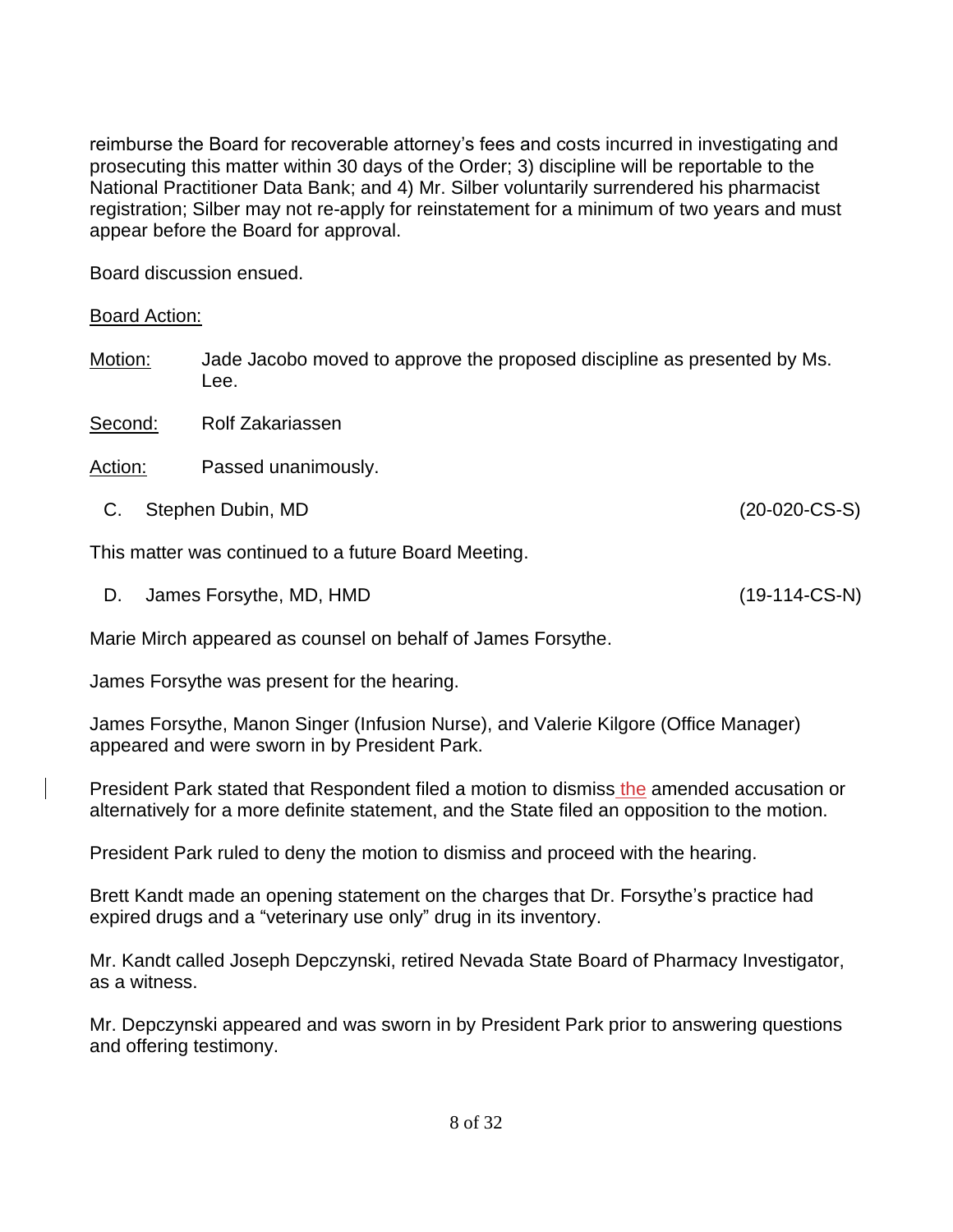Mr. Kandt examined Mr. Depczynski on his investigation and upon foundation testimony from the witness requested that the following exhibits be entered into evidence: 1) documents bate-stamped 001-007 as Exhibit 1; 2) documents bate-stamped 008-009 as Exhibit 2; 3) documents bate-stamped as 0010-0011 as Exhibit 3; 4) documents bate-stamped as 0012 as Exhibit 4; 5) documents bate-stamped 0015-0016 as Exhibit 5; 6) documents bate-stamped as 0017-0018 as Exhibit 6; 7) documents bate-stamped 0019 as Exhibit 7.

Ms. Mirch objected to the exhibits for pages 002-003, 005-007, 008-009, 0015-0016, 0017- 0018. President Park overruled the objections and admitted Exhibits 1-7 into evidence.

Rosalie Bordelove, Chief Deputy Attorney General, appeared as Board counsel for this hearing, and Sarah Bradley was excused from the meeting at 10:30 AM.

Ms. Mirch cross-examined Mr. Depczynski, and the Board questioned Mr. Depczynski.

Ms. Mirch called Manon Singer, Dr. Forsythe's Infusion Nurse, as a witness.

Ms. Mirch examined Ms. Singer on her position and the events that occurred with the Board's investigation. Mr. Kandt cross-examined Ms. Singer, and the Board questioned Ms. Singer.

Ms. Mirch called Valerie Kilgore, Dr. Forsythe's Office Manager, as a witness.

Ms. Mirch examined Ms. Kilgore on her position and the events that occurred with the Board's investigation.

Ms. Mirch requested that a proposed exhibit labeled Forsythe Exhibit 12 be entered into evidence as Exhibit 12.

Mr. Kandt objected that there was no foundation for admission of the evidence. President Park overruled the objection and admitted Exhibit 12 into evidence after further foundation testimony by Ms. Kilgore.

Ms. Mirch requested that a proposed exhibit labeled Forsythe Exhibit 11 pages 1-2 be entered into evidence as Exhibit 11 after foundation testimony by Ms. Kilgore. Kandt had no objection and President Park admitted Exhibit 11 into evidence.

Ms. Mirch requested that a proposed Exhibit 8 be entered into evidence. Mr. Kandt objected that the evidence was not relevant or material and lacked any probative value. President Park sustained the objection and denied admission.

Mr. Kandt cross-examined Ms. Kilgore, and the Board questioned Ms. Kilgore.

Ms. Kilgore confirmed that the pictures taken were staged, and the cabinet in the picture was not the cabinet that held the expired dangerous drugs.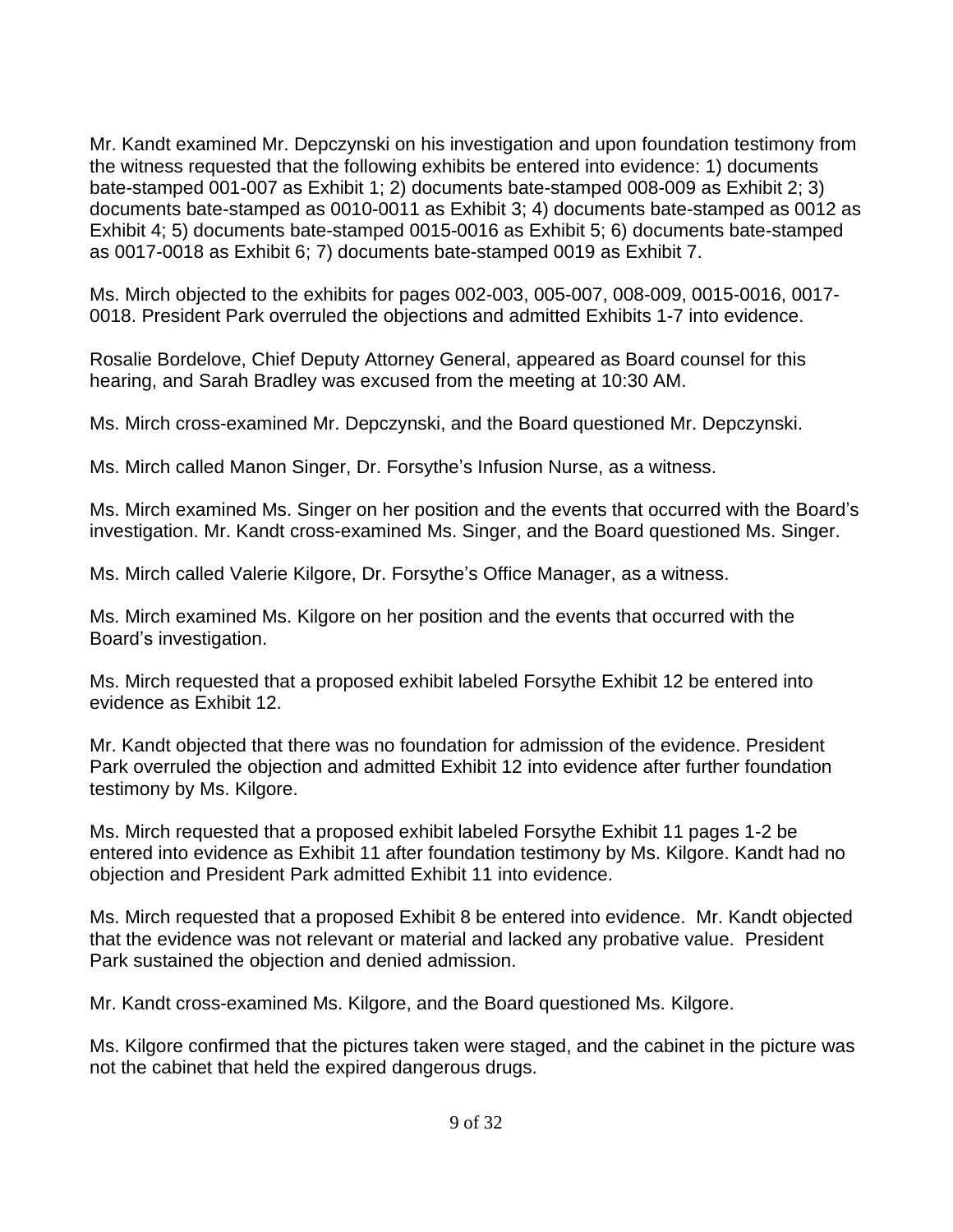Ms. Mirch requested that the remainder of Forsythe Exhibit 11 pages 3-5 be entered into evidence after foundation testimony by Ms. Kilgore. Kandt had no objection and President Park admitted pages 3-5 of Forsythe Exhibit 11 into evidence.

Sophia Long, Senior Deputy Attorney General, appeared as Board counsel for this hearing, and Rosalie Bordelove was excused from the meeting at 1:30 PM.

Ms. Mirch called George Ransom as a witness.

George Ransom, Retired Certified Public Accountant, appeared and was sworn in by President Park prior to answering questions and offering testimony.

Ms. Mirch questioned Mr. Ransom about Dr. Forsythe's inventory control system.

Mr. Kandt objected that Mr. Ransom's testimony on Dr. Forsythe's inventory control system subsequent to the investigation was not relevant or material and lacked any probative value.

President Park sustained the objection and there was no further testimony from Mr. Ransom.

Ms. Mirch called Amy Summers as a witness.

Amy Summers, Registered Pharmacist appeared and was sworn in by President Park prior to answering questions and offering testimony. Mr. Kandt stipulated that Ms. Summers qualified as an expert.

Ms. Mirch questioned Ms. Summers on her findings concerning Dr. Forsythe's practice.

Mr. Kandt objected that Ms. Summers testimony was not relevant or material and lacked any probative value as she was hired after the charges were filed against Dr. Forsythe.

President Park sustained the objection and advised Ms. Mirch to limit her questions to the timeframe in question.

The Board questioned Ms. Summers.

Ms. Mirch called Dr. James Forsythe as a witness.

Ms. Mirch examined Dr. Forsythe on his practice and the allegations against him. Mr. Kandt cross-examined Dr. Forsythe, and the Board questioned Dr. Forsythe.

Ms. Mirch and Mr. Kandt provided their closing arguments to the Board on this hearing.

Board discussion ensued.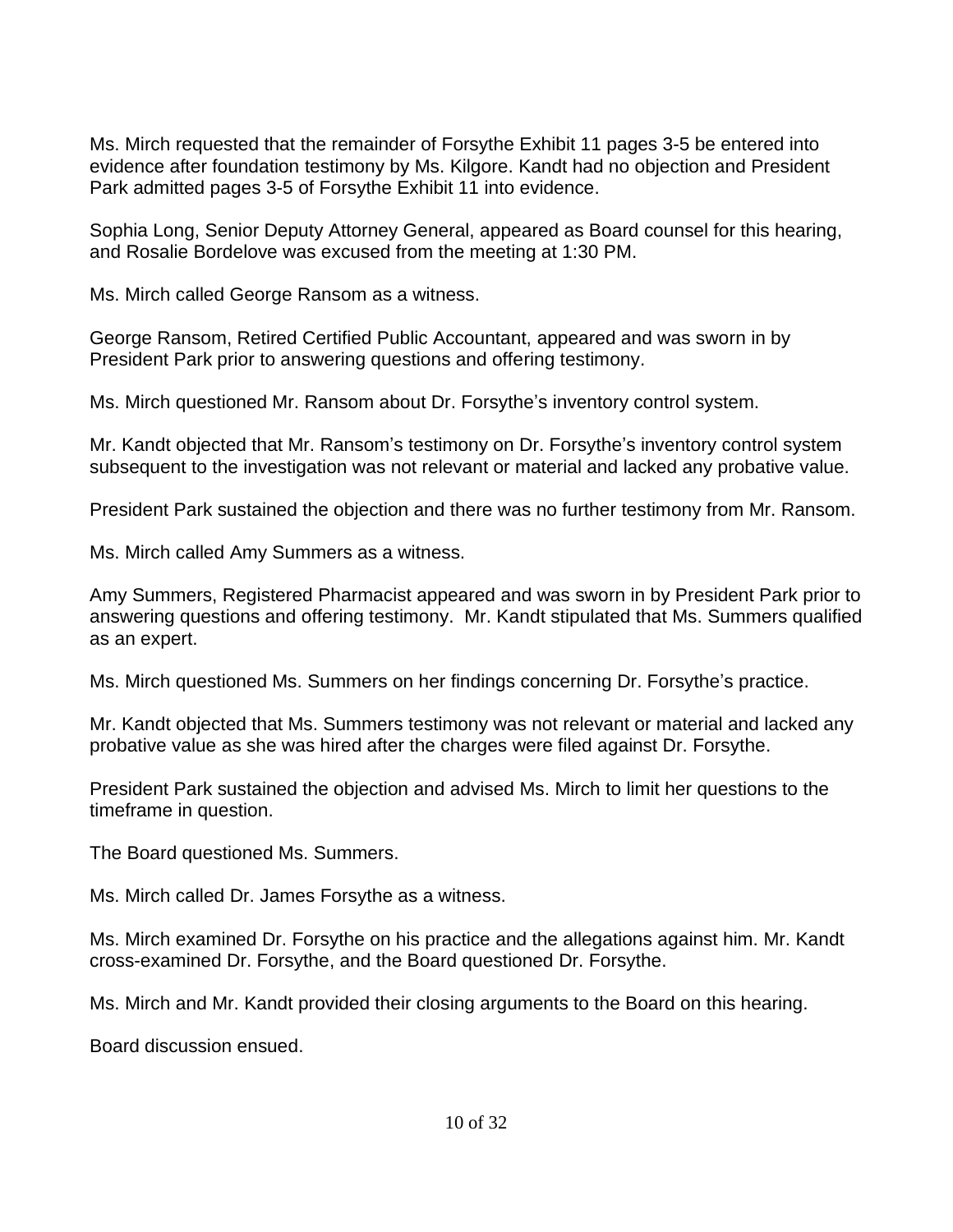Mr. Kandt requested that the Board make findings of fact consistent with paragraphs 1-5 of the First Amended Notice of Intended Action Accusation

## Board Action:

Motion: Richard Tomasso moved to make findings of fact consistent with paragraphs 1-5 of the First Amended Notice of Intended Action and Accusation.

Second: Jade Jacobo

Action: Passed unanimously.

Mr. Kandt requested that the Board make conclusions of law consistent with paragraphs 6-17 of the First Amended Notice of Intended Action and Accusation and find Dr. Forysthe guilty of all four causes of action.

## Board Action:

Motion: Jade Jacobo moved to make conclusions of law consistent with paragraphs 6- 17 of the First Amended Notice of Intended Action and Accusation and find Dr. Forsythe guilty of all four Causes of Action.

Second: Richard Tomasso

Action: Passed unanimously.

Gener Tejero went remotejoined for the meeting by telephone at 4:36 PM.

Mr. Kandt provided documentation of attorney's fees and costs totaling \$2,384.08 and requested that it be entered into evidence as Exhibit 9.

Ms. Mirch objected to any attorney's fees and costs prior to filing of the amended accusation.

Mr. Kandt responded that the attorney's fees and costs are very reasonable and do not account for his extra time worked on this case or Mr. Depczynski's time investigating the case.

President Park admitted the documentation of attorney's fees and costs into evidence as Exhibit 9.

Mr. Kandt requested that the Board find that the attorney's fees and costs of \$2,384.08 were reasonable, necessary and actually incurred.

Board Action: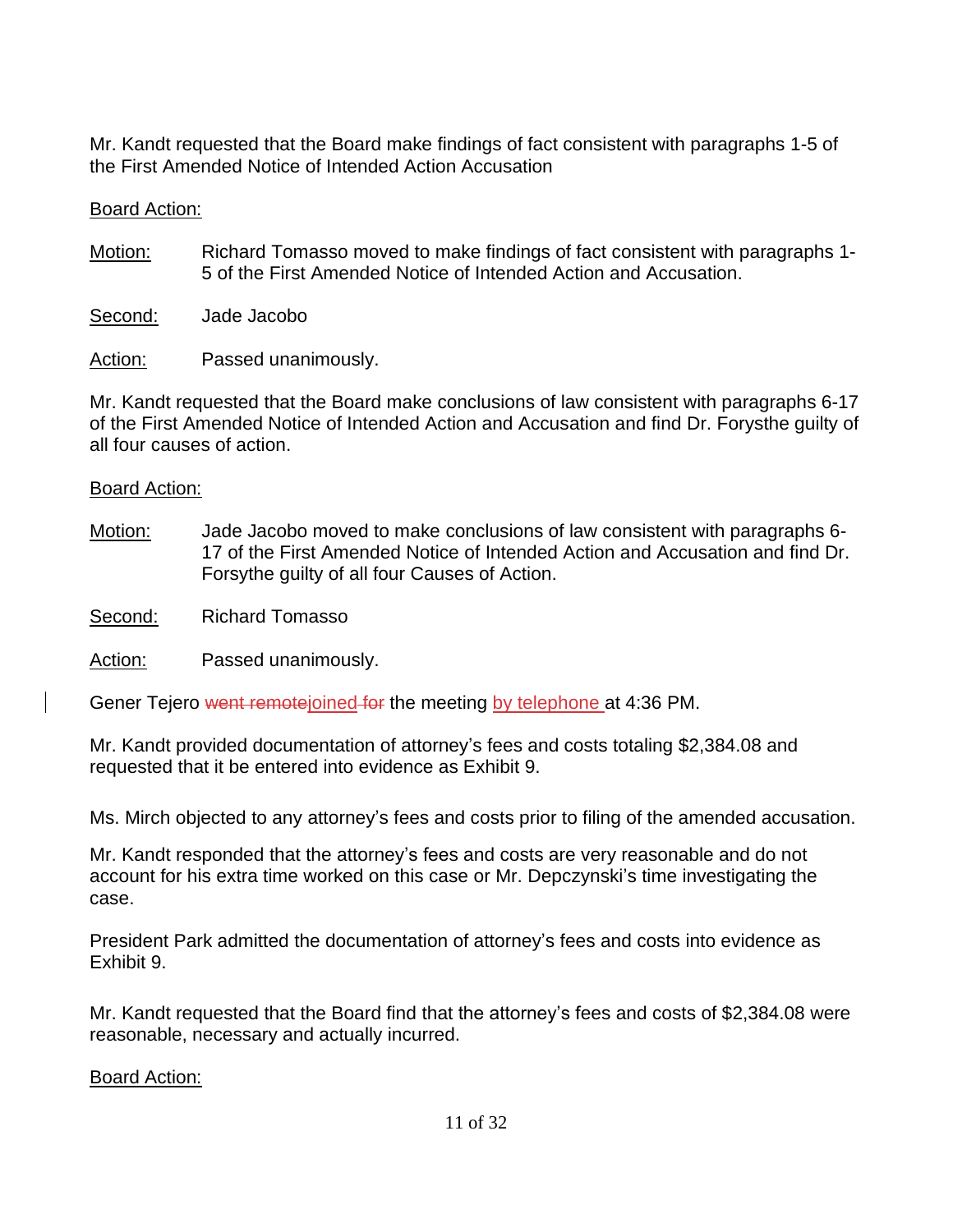- Motion: Jade Jacobo moved to award the attorney's fees and costs of \$2,348.08 on the basis that they were reasonable, necessary and actually incurred.
- Second: Wayne Mitchell
- Action: Passed unanimously.

Mr. Kandt proposed the following penalties for Dr. Forsythe: 1) public reprimand; 2) respondent pay a \$2,000 fine for each of the four causes of action within 30 days; 3) respondent pay \$2,348.08 to partially reimburse the Board for recoverable attorney's fees and costs incurred in investigating and prosecuting this matter within 30 days, order effective immediately.

Ms. Mirch requested that the Board take into consideration the costs that Dr. Forsythe incurred for expert witnesses and attorney's fees, and further argued that the fine recommended is excessive and opposed a public reprimand and reporting the discipline to the National Practitioner Data Bank.

Board discussion ensued regarding appropriate penalties.

#### Board Action:

Motion: Richard Tomasso moved to approve the following penalties for Dr. Forsythe: 1) public reprimand; 2) respondent pay a \$5,000 fine for the four causes of action, for a total of \$20,000, within 30 days; 3) respondent pay \$2,348.08 to partially reimburse the Board for recoverable attorney's fees and costs incurred in investigating and prosecuting this matter within 30 days; 4) board staff conduct an inspection of Dr. Forsythe's Office within 30 days; and 5) order effective immediately. Second: Wayne Mitchell

Aye: Jacobo, Tomasso, Mitchell, Zakariassen Nay: Park, Tejero, Freitas

- Action: Motion carries.
	- E. Chad Hall, DO (21-108-CS-S)

This matter was continued to a future Board Meeting.

F. Ronald Smith, MD (20-212-CS-S)

This matter was continued to a future Board Meeting.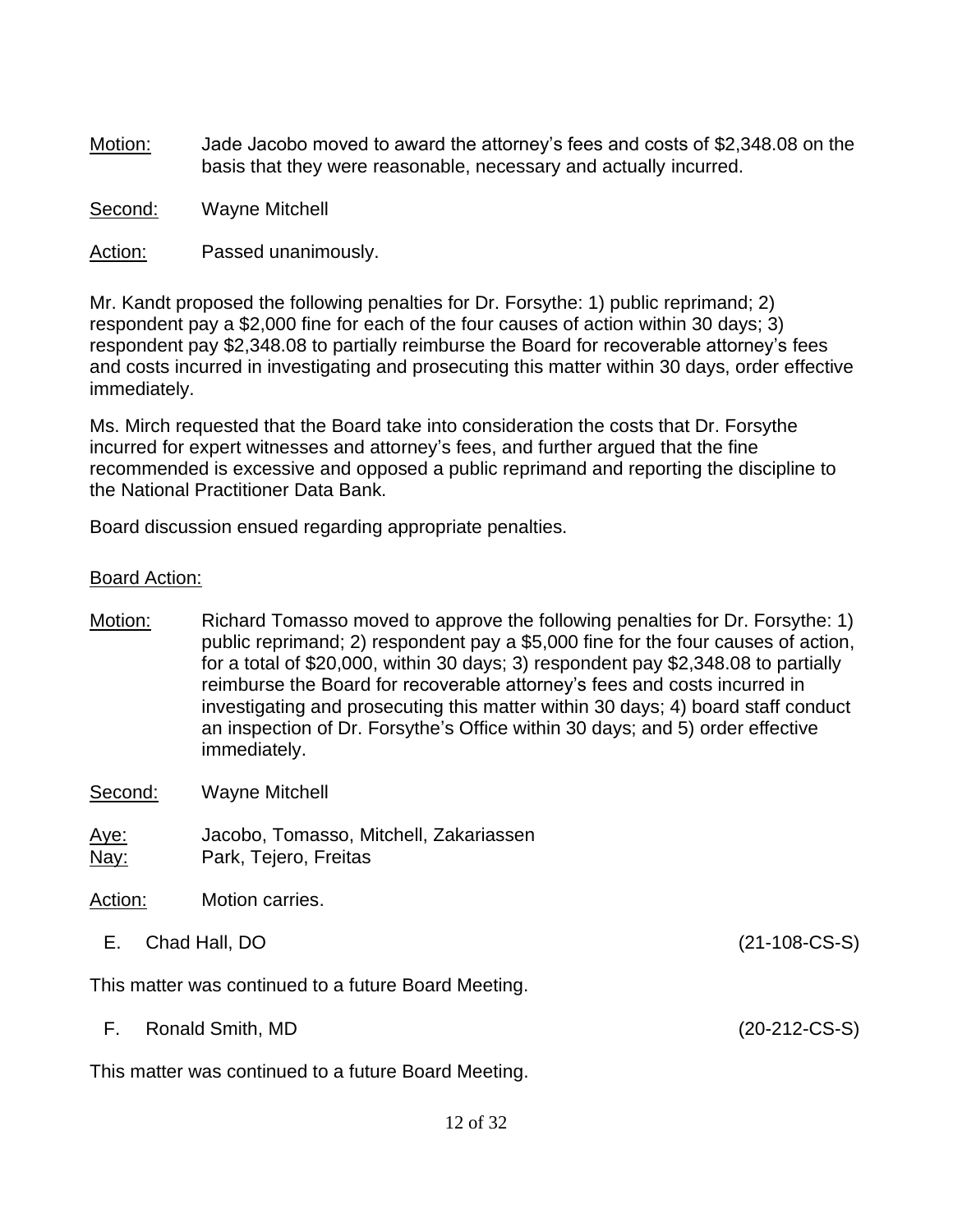|    | G. Kord T. Strebel, MD                                           | $(19-053-CS-S)$           |
|----|------------------------------------------------------------------|---------------------------|
|    | This matter was continued to a future Board Meeting.             |                           |
| Н. | Thomas E. Strebel, RPH                                           | $(19-053-RPH-S)$          |
|    | This matter was continued to a future Board Meeting.             |                           |
| L. | Sircy M. Moore, DVM                                              | $(21-111-CS-S)$           |
|    | This matter was continued to a future Board Meeting.             |                           |
| 6. | Appeal hearing pursuant to NRS 639.2895(2) (FOR POSSIBLE ACTION) |                           |
|    | A. Sandra Bledsoe, D/B/A VIP Faces                               | $(21-042-S)$              |
|    | This matter was continued to a future Board Meeting.             |                           |
|    | B. Sandra Bledsoe, D/B/A Revenge MD                              | $(21-042-B-S/21-042-C-S)$ |
|    | This matter was continued to a future Board Meeting.             |                           |

Public Comment January 12 2022, 5:00 PM

Jeffrey Setness wanted to discuss his scheduling for his agenda item.

John Hunt wanted to discuss his scheduling for his agenda item.

Board staff commented that they can contact Mr. Kandt to discuss the scheduling.

President Park recessed the meeting for the night and reconvened the meeting the next morning and performed the roll call. All Board members were present and a quorum was established.

#### Board Members Present:

| <b>Helen Park</b>     | Jade Jacobo      | <b>Krystal Freitas</b> | Gener Tejero |
|-----------------------|------------------|------------------------|--------------|
| <b>Wayne Mitchell</b> | Rolf Zakariassen | Richard Tomasso        |              |

## Board Staff Present:

| Dave Wuest         | Yenh Long                            | <b>Shirley Hunting</b> | <b>Kristopher Mangosing</b> |
|--------------------|--------------------------------------|------------------------|-----------------------------|
| <b>Brett Kandt</b> | Peter Keegan                         | Darlene Nases          | Joe Dodge                   |
| Courtney Lee       | Leo Basch                            | Ken Scheuber           | Luis Curras                 |
| Dena McClish       | Christian Schonlau Rosalie Bordelove |                        |                             |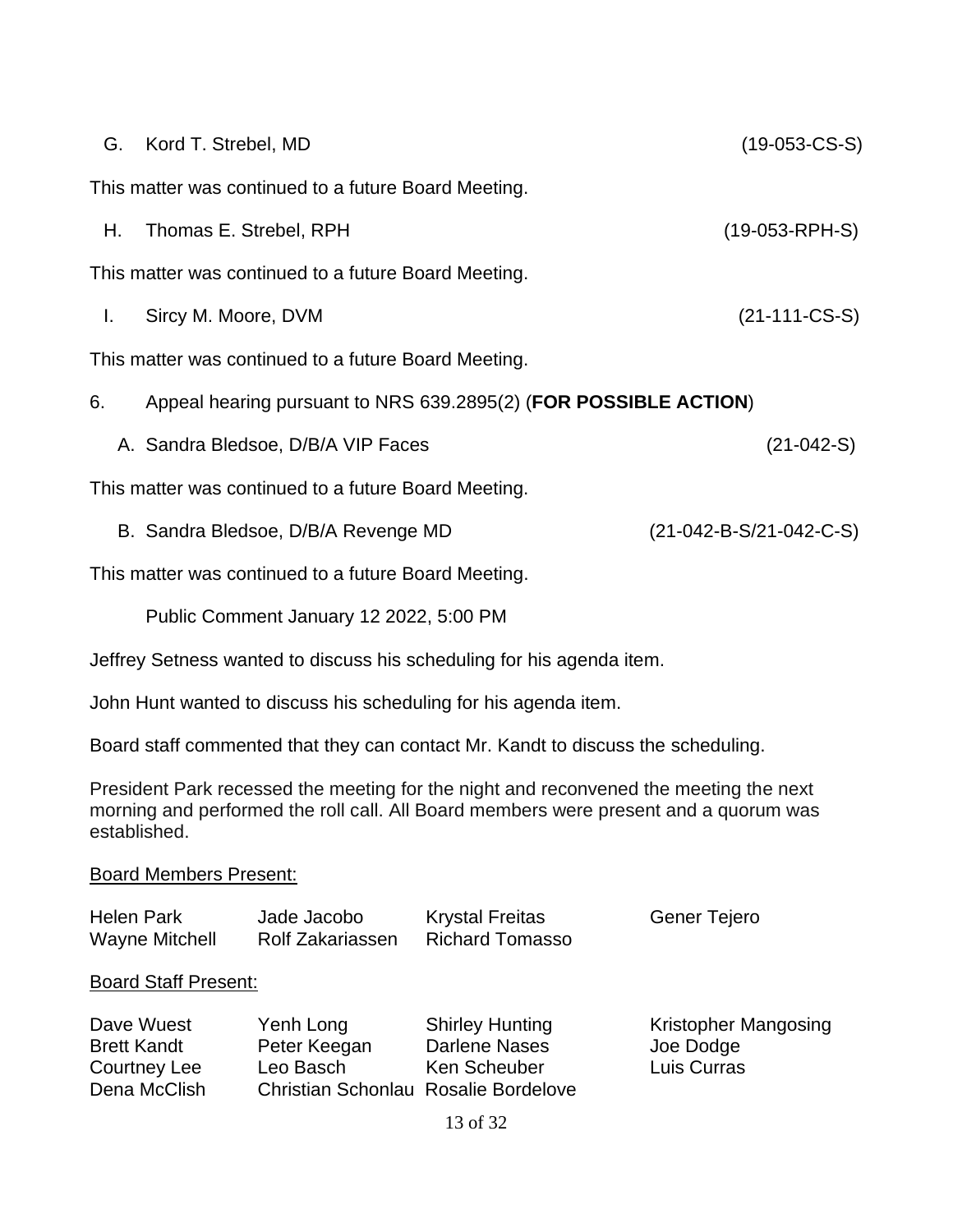President Park read the mission statement of the Nevada State Board of Pharmacy to reiterate the Board's duty to carry out and enforce the provisions of Nevada Law to protect the health, safety, and welfare of the public.

Dave Wuest stated that this Board Meeting is being held over Zoom and is in compliance with the Governor's directive and Open Meeting Laws for Nevada.

Call to Order and Roll Call – Establishment of Quorum

President Park performed the roll call. All Board members were present and a quorum was established.

Public Comment January 13 2022, 9:00 AM

Joseph Hardy, Nevada Senator, wants to make comments regarding Workshop Item 24B.

Board staff advised that his comments can be made when the item is addressed.

# $\Diamond$  WORKSHOP  $\Diamond$

Thursday January 13, 2022 – 9:00 am

- 24. Notice of Proposed Regulation Workshop Pursuant to NRS 233B.061(2) **(FOR POSSIBLE ACTION):**
	- B. **Amendment to Nevada Administrative Code (NAC) 453B.** The proposed amendments conform the outdated language of NAC 453B to the changes made to NRS 453B in 2017 by Senate Bill 91. Specifically, the proposed changes to NRS 453B broaden the previously established Cancer Drug Donation Program to include prescription drugs generally. The proposed amendments also define "donated prescription drug" and establish requirements for a person or a pharmacy to participate in the Prescription Drug Donation Program.

Dave Wuest, Executive Secretary for the Nevada Board of Pharmacy, provided background on the workshop item.

Yenh Long, Deputy Secretary for the Nevada Board of Pharmacy, provided the proposed language changes.

President Park opened public comment for this proposed regulation.

Joseph Hardy, Nevada Senator, commented that he worked with Board staff on the language and is in favor of the proposed regulation.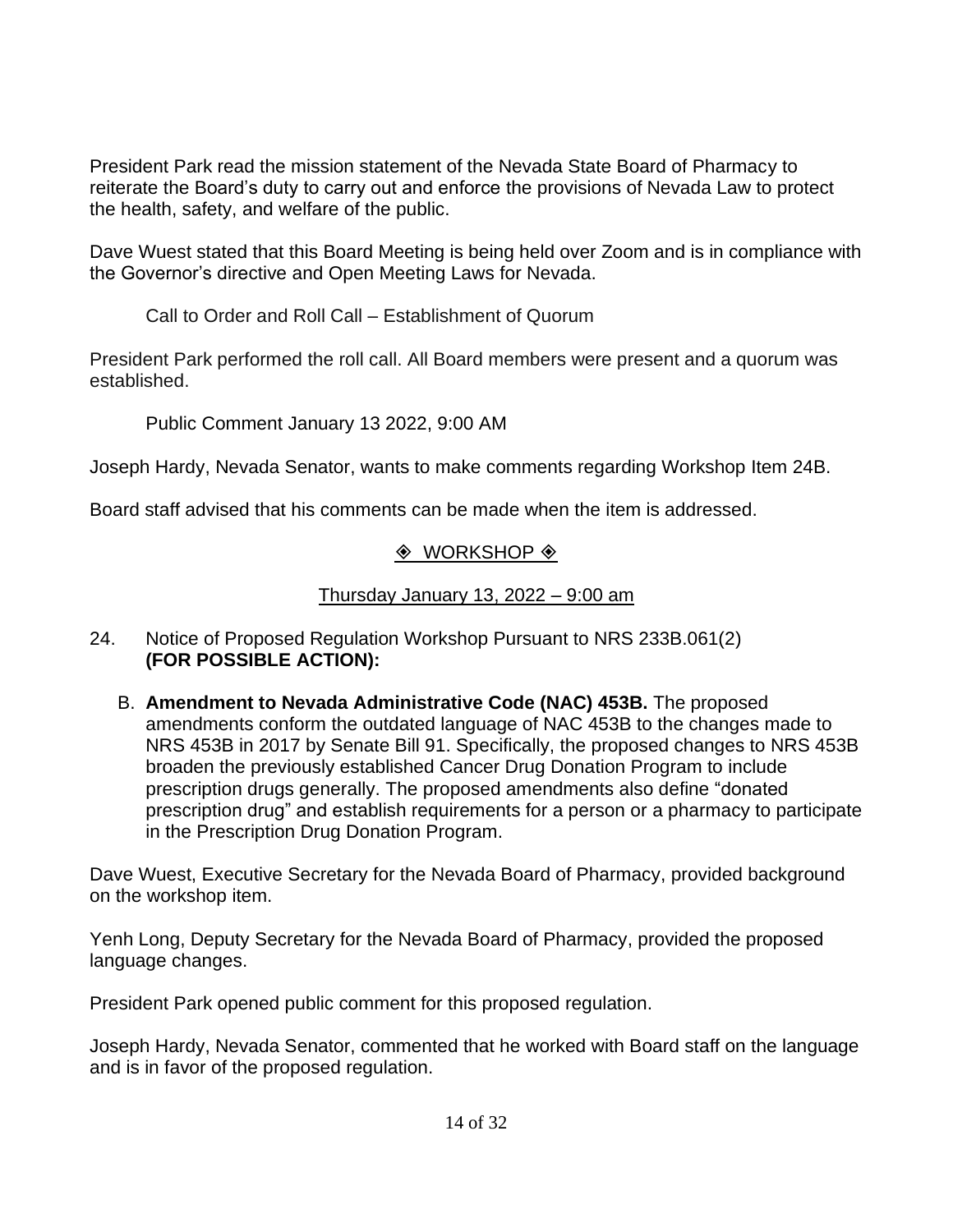Samantha Chessie from Animal Policy Group questioned how this regulation may affect donated prescription drugs for veterinarian drugs.

Ms. Long provided clarification to Ms. Chessie as it will not affect veterinarian laws.

Liz McMenamin from the Retail Association of Nevada in favor of the proposed regulation. However, she is concerned about who the liability of the drugs falls on.

Mr. Hardy commented that this bill will protect everyone involved and will help others in need of medicine.

Board discussion ensued.

#### Board Action:

- Motion: Jade Jacobo moved to adopt the proposed regulation for Amendment to Nevada Administrative Code (NAC) 453B and move to public hearing.
- Second: Wayne Mitchell
- Action: Passed unanimously.
	- A. **Amendment of Nevada Administrative Code (NAC) 453.510: Schedule I**. The proposed amendment to NAC 453.510 will add isotonitazene to the list of controlled substances listed in Schedule I.

Ms. Long provided background and the proposed language changes.

President Park opened public comment for this proposed regulation.

There was no public comment.

Board discussion ensued.

#### Board Action:

- Motion: Jade Jacobo moved to adopt the proposed regulation for Amendment of Nevada Administrative Code (NAC) 453.510: Schedule I and moved to public hearing.
- Second: Krystal Freitas
- Action: Passed unanimously.

# $\Diamond$  PUBLIC HEARING  $\Diamond$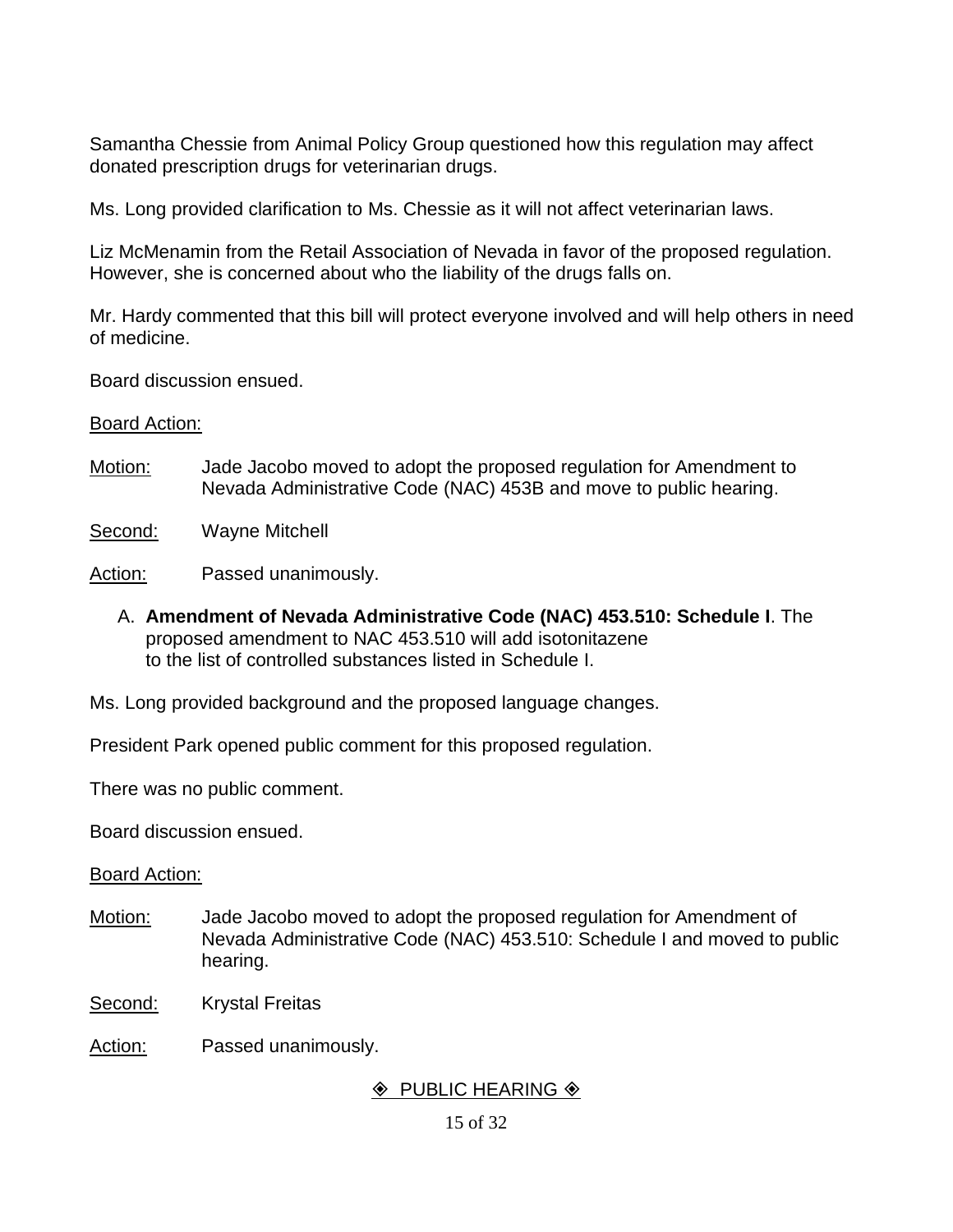# Thursday January 13, 2022 – 9:00 am

- 25. Notice of Proposed Regulation Public Hearing Pursuant to NRS 233B.061(2) **(FOR POSSIBLE ACTION):**
	- A. **Amendment of Nevada Administrative Code (NAC 639).** The proposed amendments will add a new section to implement the provisions of Senate Bill 190, requiring the Board to adopt regulations that establish a protocol to allow a pharmacist to dispense a self-administered hormonal contraceptive to any patient. (LCB File R036-21)

Courtney Lee, Nevada Board of Pharmacy General Counsel, provided background on the proposed regulation.

President Park opened public comment for this public hearing item.

Ken Kunke from the Nevada Pharmacy Alliance commented that a registered pharmacist at doctor's office do not qualify for this regulation and would like this updated to have them included.

Lauren Paul from CVS Health commented her concerns and provided the following proposed changes: 1) requiring the pharmacy, and not the pharmacist, to report their intent to dispense self-administered hormonal contraceptives; 2) requiring pharmacist to complete one hour of continuing education, instead of two, in order to dispense self-administered hormonal contraceptives; 3) allowing a pharmacist to assess or evaluate a patient's blood pressure from the electronic health record or obtained the blood pressure by the pharmacist prior to dispensing self-administered hormonal contraceptives.

Adam Porath from Nevada Health System Pharmacists would like the language to include pharmacist who do not work in a dispensing role, but he is okay to address this issue later.

Liz McMenamin from the Retail Association of Nevada is in favor of the language and is okay to address the concerns later.

Board staff addressed comments and concerns of the public regarding the proposed regulation and the process of the language going to Legislative Counsel Bureau (LCB).

Adam Chesler from VillageMD requested the patient be provided with a list of providers that dispense self-administered hormonal contraceptives. In addition, he suggested that a process be in place to provide the records to the patient's primary care provider.

Ms. Long commented to the Board that a written statement from Krystal Riccio was provided for this public hearing item.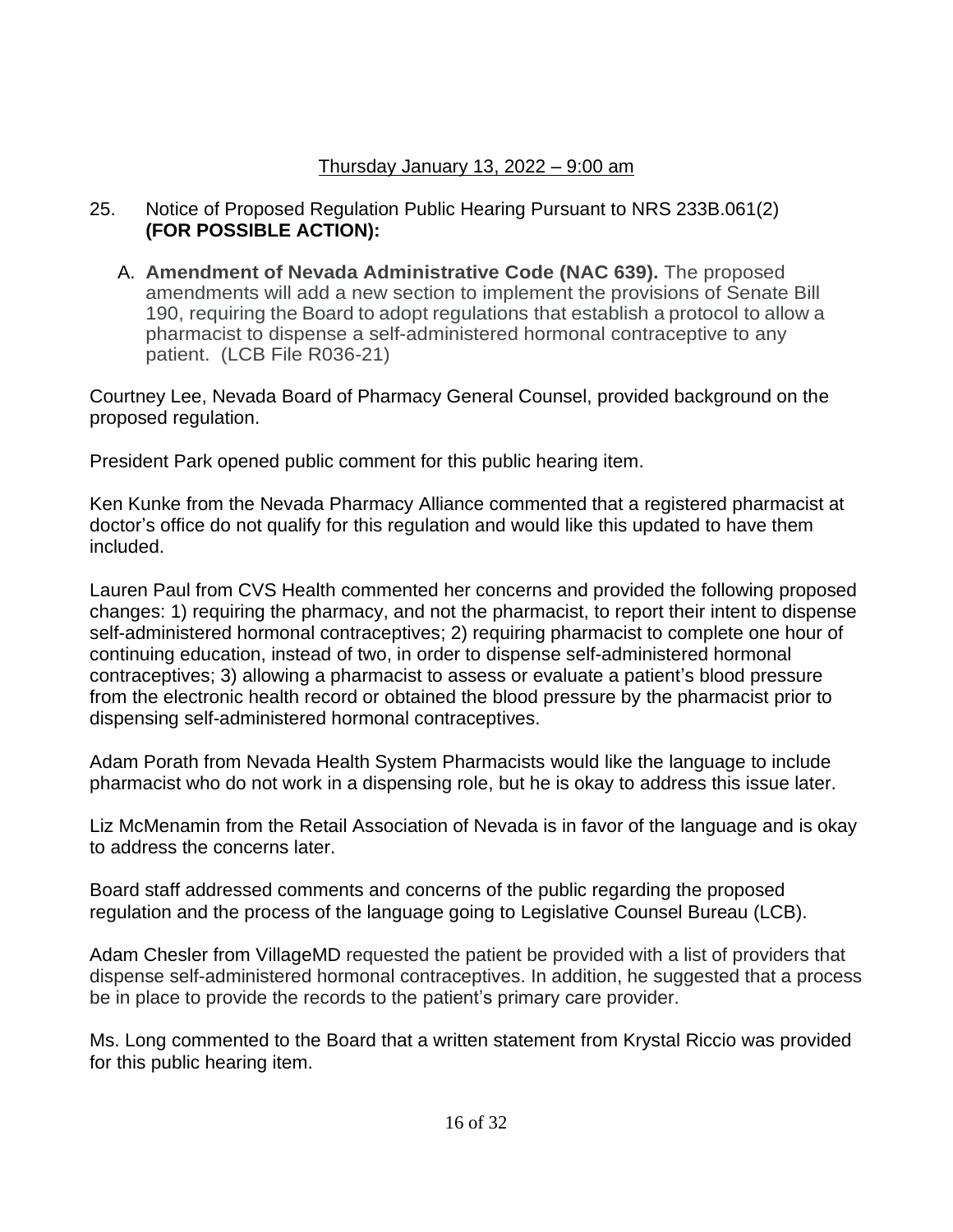Krystal Riccio from Roseman University provided a written statement and asked the Board to consider allowing qualified pharmacists practicing outside of a licensed pharmacy to dispense or prescribe hormonal contraceptives.

Board discussion ensued.

#### Board Action:

- Motion: Jade Jacobo moved to adopt regulation for Amendment of Nevada Administrative Code (NAC 639) with amendments to modify CE requirement to one hour and to modify blood pressure language to evaluate as discussed.
- Second: Krystal Freitas
- Action: Passed unanimously.
	- B. **Amendment of Nevada Administrative Code (NAC) 639.501 Inspections; provision of self-assessment form**. The proposed amendment to NAC 639.501 will remove the requirement to complete an assessment of workplace and modifies the requirement of an annual inspection. (LCB File R165-20)

Mr. Wuest provided background on the proposed regulation.

President Park opened public comment for this public hearing item.

Liz McMenamin from Retail Association of Nevada is in support of the proposed language.

Board discussion ensued.

#### Board Action:

- Motion: Jade Jacobo moved to adopt proposed regulation for Amendment of Nevada Administrative Code (NAC) 639.501 Inspections; provision of self-assessment form.
- Second: Wayne Mitchell

Action: Passed unanimously.

- 16. Applications for Out-of-State Wholesaler License (NRS 639.233) Appearance (**FOR POSSIBLE ACTION**)
	- A. Atrium Medical Corporation Merrimack, NH Background Check Not Required Manufacturer (NAC 639.593(7)(d)) – Disclosure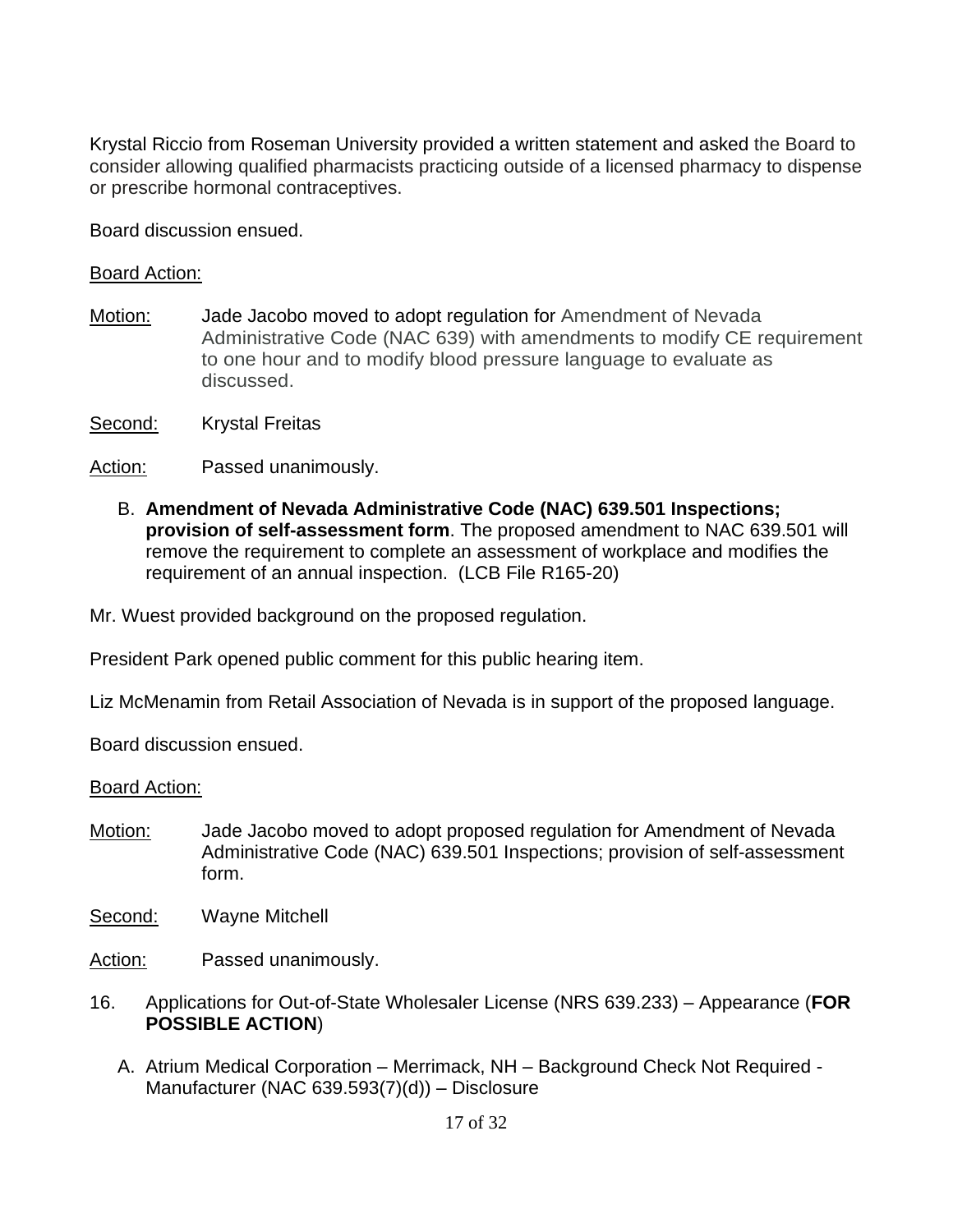Chad Carlton, President, and Brian Schaeffer, Quality Engineer, appeared and were sworn in by President Park prior to answering questions and offering testimony.

Peter Keegan, Nevada Board of Pharmacy General Counsel, provided background on application and their disclosures regarding shipping products without proper licensure and being fined by the FDA for selling adulterated drugs.

The Board questioned Atrium about the last inspection results and what occurred with their disclosure regarding the FDA.

Mr. Carlton and Mr. Schaeffer answered questions to the Board's satisfaction

Board discussion ensued.

#### Board Action:

- Motion: Gener Tejero moved to approve Out-of-State Wholesaler license for Atrium Medical Corporation pending staff's review of their 483 FDA Inspection and their corrective action plan.
- Second: Jade Jacobo

Action: Passed unanimously.

B. Baxter Healthcare Corporation – Byhalia, MS – Background Check Not Required – VAWD-Accredited (NAC 639.593(7)(c)) – Disclosure

Lawrence Davis, Senior Quality Manager, appeared and was sworn in by President Park prior to answering questions and offering testimony.

Katrina Reinhardt, Regulatory Deputy Counsel, appeared as counsel on behalf of Baxter Healthcare Corporation.

Mr. Wuest provided background on application and their disclosures regarding not correctly addressing mold at a manufacturing facility, improperly delegating final verification of prescriptions to a pharmacy technician, not notifying of a change in a timely manner, operating without a license, and selling prescriptions to an unpermitted location.

Ms. Reinhardt provided further clarification on disclosures to the Board.

Board discussion ensued.

Board Action: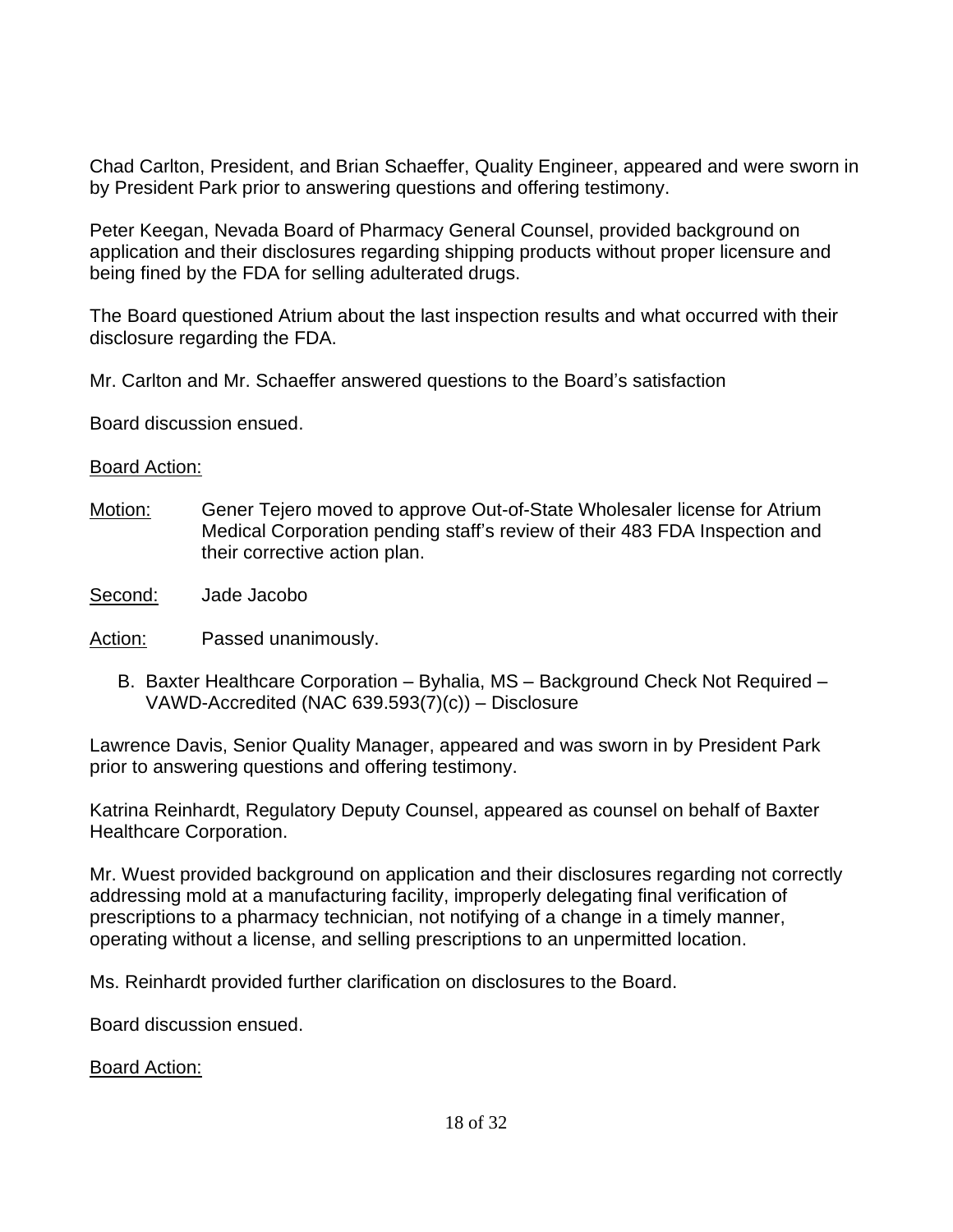Motion: Wayne Mitchell moved to approve Out-of-State Wholesaler license for Baxter Medical Corporation.

Second: Rolf Zakariassen

Action: Passed unanimously.

- C. Hilco Vision Plainville, MA Background Check completed in compliance with NRS 639.500 – No Disqualifying Events – Disclosure
- D. Hilco Vision Tucson, AZ Background Check completed in compliance with NRS 639.500 – No Disqualifying Events – Disclosure

Rebecca Davis (Senior Regulatory Affairs) Jon Costa (Senior Operations Manager), Ken Miranda (Chief Operating Manager), Charles Hick (Distribution Manager) appeared and were sworn in by President Park prior to answering questions and offering testimony.

Ms. Lee provided background on application and disclosures regarding operating without the proper licensure and reciprocal action taken by another Board.

Ms. Lee questioned Hilco Vision on changes that occurred within the company to ensure that they remain compliant.

Mr. Costa and Mr. Miranda answered questions to the Board's satisfaction.

Board discussion ensued.

Board Action:

Motion: Wayne Mitchell moved to approve the Out-of-State Wholesaler change on ownership (CHOW) application for Hilco Vision in Plainville, MA and Tucson, AZ.

Second: Jade Jacobo

Action: Passed unanimously.

- 13. Applications for Out-of-State Pharmacy License (NRS 639.2328) Appearance (**FOR POSSIBLE ACTION**)
	- A. Amazon Pharmacy #005 Kent, WA
	- B. Amazon Pharmacy #006 Indianapolis, IN
	- C. Amazon Pharmacy #007 Meridian, ID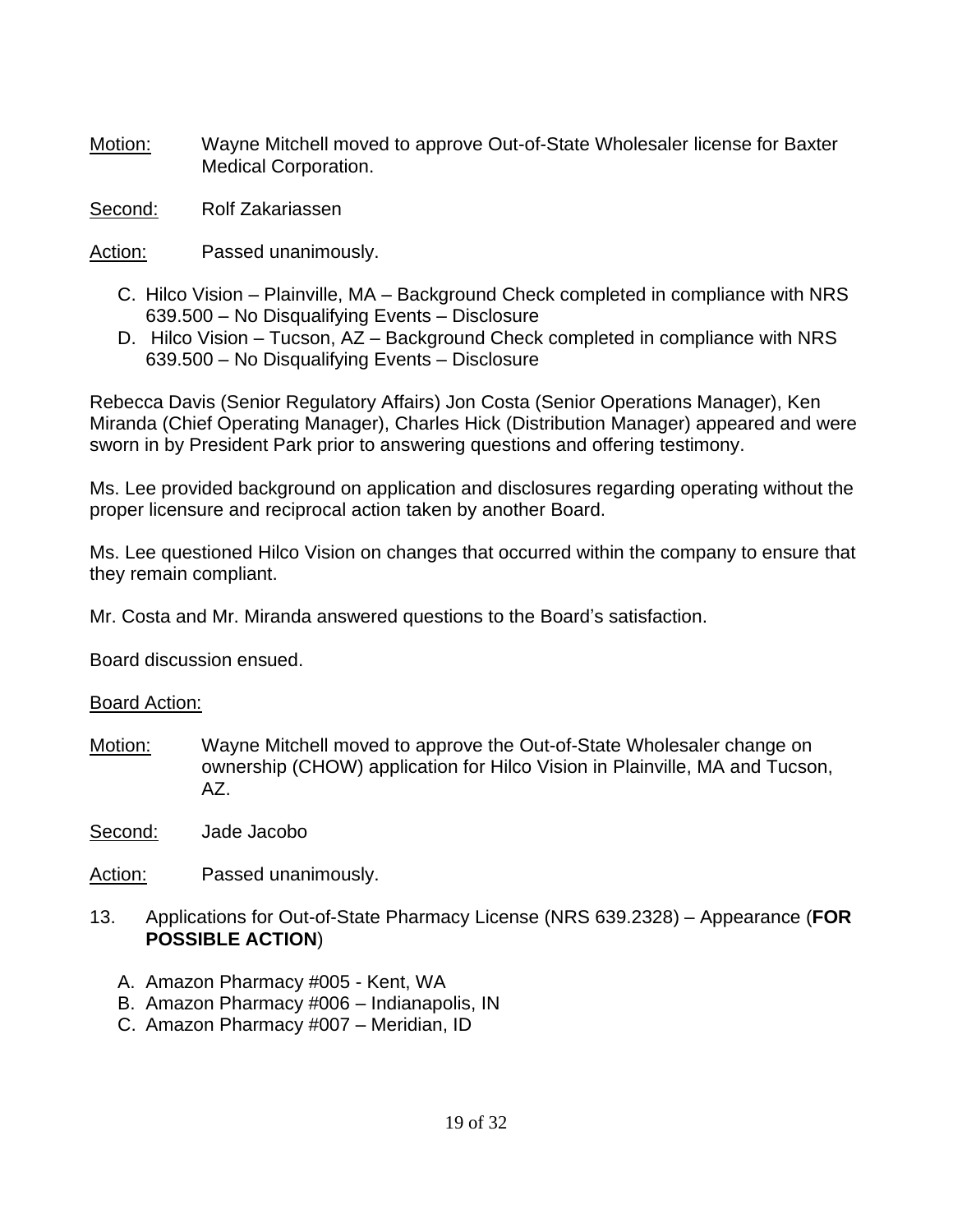Emily Haugh, Pharmacist and Government Affairs Manager, and Chris Rochon, Senior Compliance Manager, appeared and were sworn in by President Park prior to answering questions and offering testimony.

Mr. Keegan requested a Letter of Authorization from Ms. Haugh and Mr. Rochon to allow them to speak on behalf of the company.

Mr. Keegan provided background on the application and their disclosures regarding operating without the proper licensure.

The Board questioned Amazon Pharmacy on what changes have occurred to ensure that they are compliant.

Ms. Haugh and Mr. Rochon answered questions to the Board's satisfaction.

Board discussion ensued.

#### Board Action:

Motion: Krystal Freitas moved to approve the Out-of-State Pharmacy license for Amazon Pharmacy #005, Amazon Pharmacy #006, and Amazon Pharmacy #007 pending Letter of Authorization.

Second: Jade Jacobo

Action: Passed unanimously.

D. DiRx – Sunrise, FL

Briana Moe, Pharmacist in Charge, appeared and was sworn in by President Park prior to answering questions and offering testimony.

President Park requested a Letter of Authorization for Ms. Moe to speak on behalf of the company.

Joe Dodge, Nevada Board of Pharmacy Inspector, provided background on the application and their disclosures regarding not being properly licensed, sending prescriptions to the incorrect primary care physician, and failure to disclose disciplinary action on an application,

Mr. Dodge questioned Ms. Moe about the business model, inspection results, and further clarification of what occurred with their disclosures.

Ms. Moe answered questions to the Board's satisfaction.

Board discussion ensued.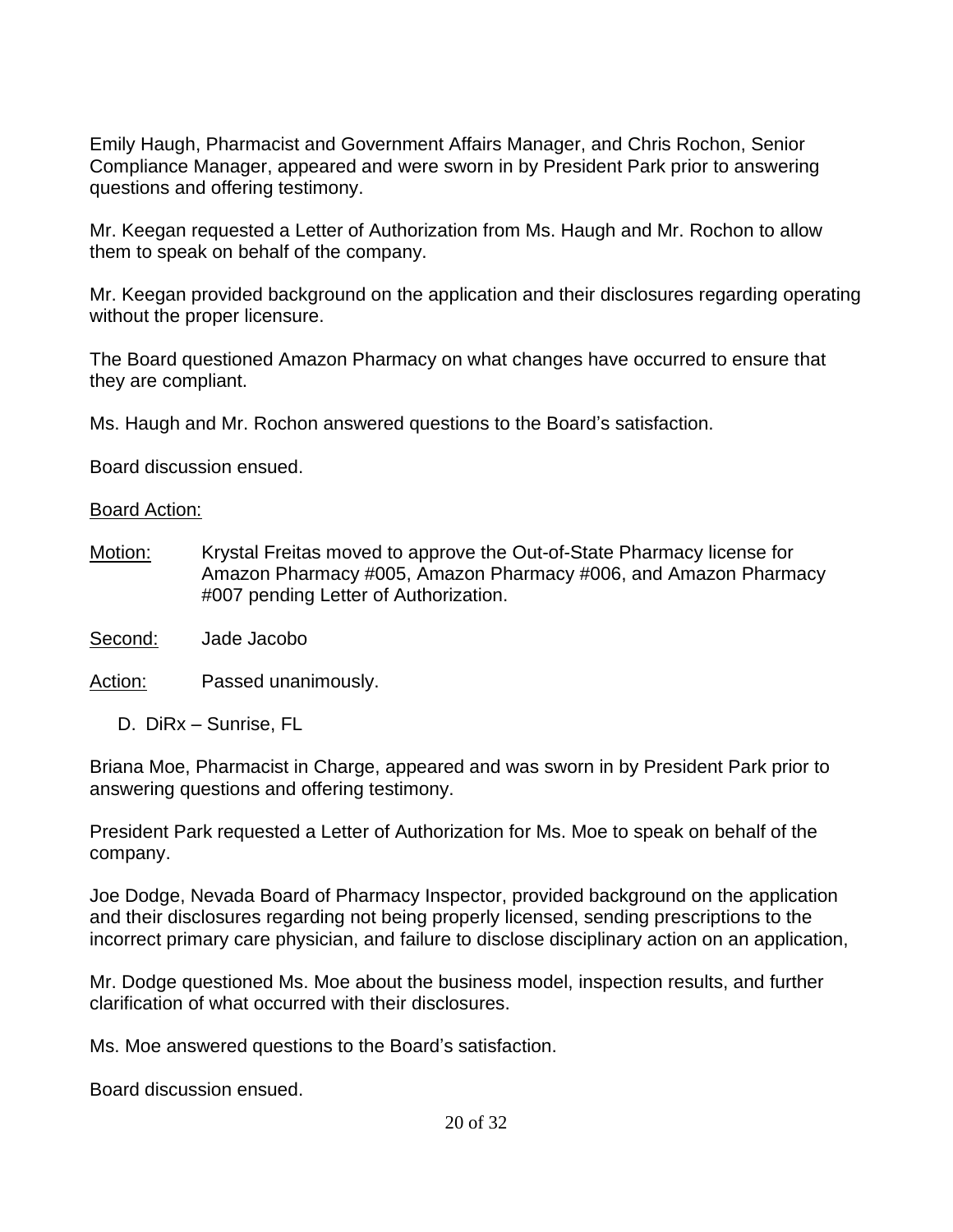## Board Action:

- Motion: Jade Jacobo moved to approve change of ownership for Out-of-State Pharmacy license for DiRx.
- Second: Rolf Zakariassen
- Action: Passed unanimously.
- 14. Application for Out-of-State Compounding Pharmacy License (NRS 639.230) Appearance – **(FOR POSSIBLE ACTION)**
	- A. Dynamic Rx Labs LLC Renton, WA

James Axtell (Co-founder and Co-Owner), and Quan Pho (Part-Owner and Pharmacist), and Angelique Williams (Pharmacist in Charge) appeared and were sworn in by President Park prior to answering questions and offering testimony.

Chris Dang appeared as counsel on behalf of Dynamic Rx Labs.

Mr. Dodge provided background on application, their inspection results, and their disclosure regarding pharmacy technicians in training's registrations lapsing.

Mr. Dodge questioned Dynamic Rx on the change of ownership, experience of the pharmacist in charge, their business model, and their disclosures.

Mr. Axtell, Mr. Dang, and Ms. Williams answered questions to the Board's satisfaction.

Board Action:

- Motion: Jade Jacobo moved to approve change of ownership for Out-of-State Compounding Pharmacy license for Dyanmic Rx Labs.
- Second: Wayne Mitchell
- Action: Passed unanimously.
	- B. Soleo Health Inc. Dublin, OH

Jason Doenges, Pharmacist in Charge, appeared and was sworn in by President Park prior to answering questions and offering testimony.

President Park requested a Letter of Authorization for Mr. Doenges to speak on behalf of the company.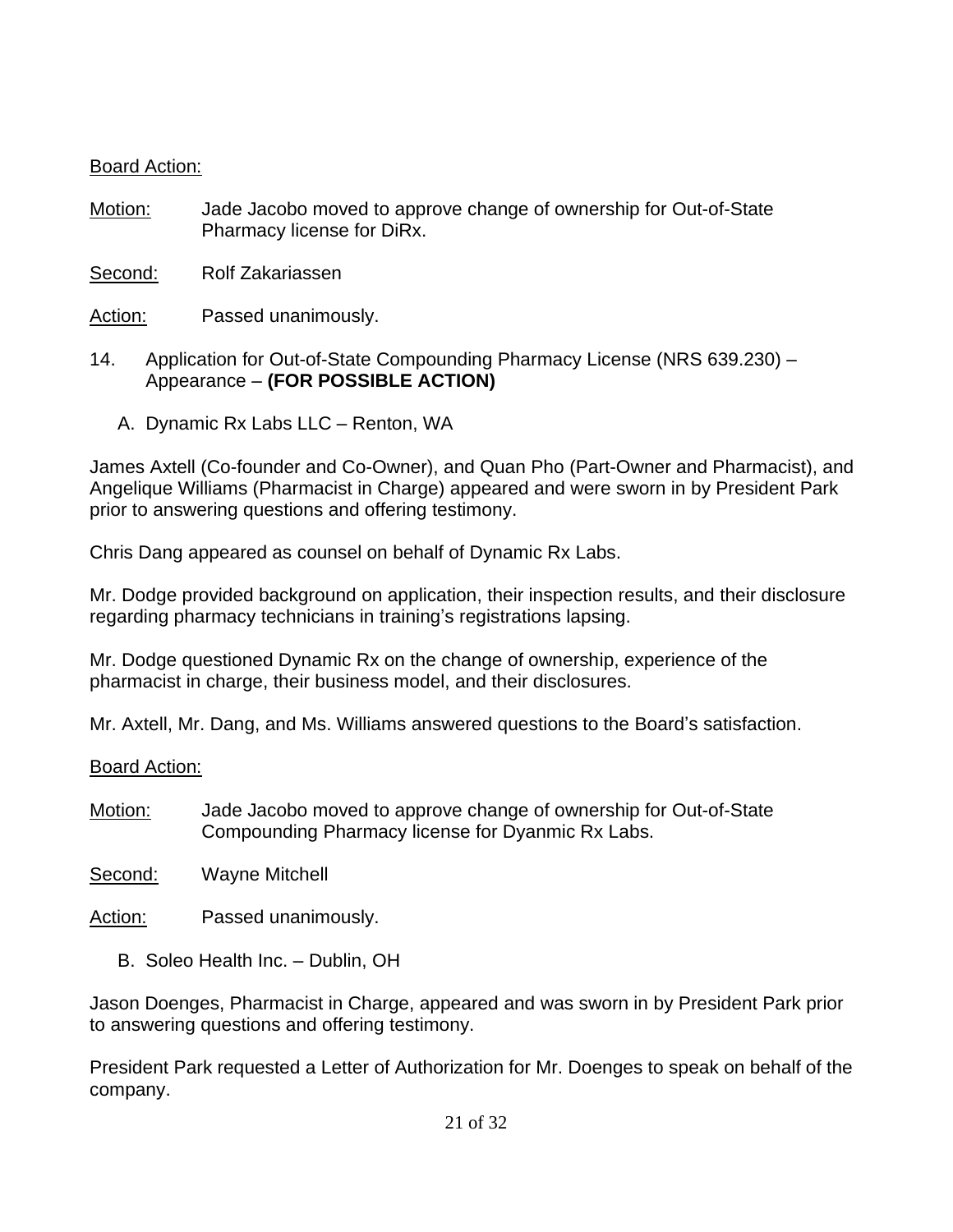Mr. Dodge provided background on application and disclosures regarding disorderly conduct.

Mr. Dodge questioned about the business model, products, inspection results, and Mr. Doenges disclosure.

Mr. Doenges answered questions to the Board's satisfaction.

Board discussion ensued.

Board Action:

- Motion: Jade Jacobo moved to approve Out-of-State Compounding Pharmacy License for Soleo Health Inc. pending Letter of Authorization.
- Second: Gener Tejero

Action: Passed unanimously.

15. Applications for Out-of-State Medical, Devices, Equipment and Gases License (NAC 639.6944) – Appearance (**FOR POSSIBLE ACTION**)

Eclipse Mobility, LLC – Bountiful, UT

Landon Cleverly, Operations Director, and Travis Carlson, Managing Member, appeared and were sworn in by President Park prior to answering questions and offering testimony.

Ms. Long provided background on application and their disclosure regarding a family member possessing or using a controlled substance.

Ms. Long questioned on the business model, Mr. Cleverly's experience with the products, and further clarification on their disclosure.

Mr. Cleverly and Mr. Carlson answered questions to the Board's satisfaction.

Board discussion ensued.

Board Action:

Motion: Krystal Freitas moved to approve Out-of-State Medical, Devices, Equipment and Gases License for Eclipse Mobility, LLC.

Second: Jade Jacobo

Action: Passed unanimously.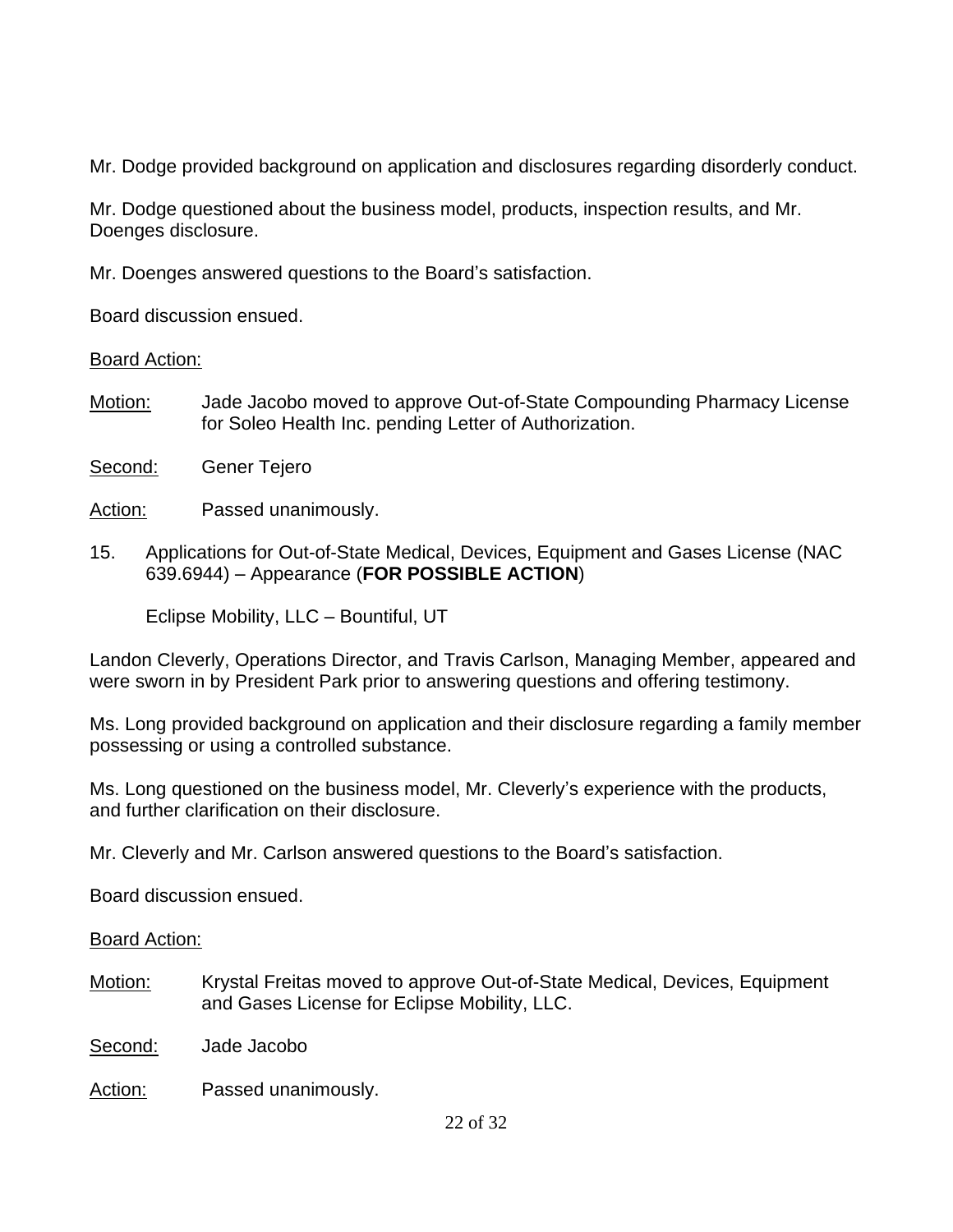7. Petition for Reinstatement of Unrestricted Controlled Substance Registration pursuant to NRS 639.257

Craig Weingrow (17-066-CS-S)

Jeffrey Setness appeared as counsel on behalf of Craig Weingrow.

Craig Weingrow appeared and was sworn in by President Park prior to answering questions and offering testimony.

Mr. Setness is petitioning for reinstatement for Dr. Weingrow's unrestricted controlled substance registration.

Mr. Kandt provided background on charges for Dr. Weingrow to Board.

The Board questioned Dr. Weigrow on his probation status and his business model.

Dr. Weingrow answered questions to the Board's satisfaction.

Board discussion ensued.

Mr. Setness commented that Dr. Weingrow plans to prescribe only the drugs listed on his original Board Order. The only reason that he is applying for an unrestricted license is for insurance purposes.

Board discussion ensued.

#### Board Action:

Motion: Gener Tejero moved to fully reinstate Dr. Craig Weingrow's Controlled Substance registration with conditions that he submits self-reports quarterly of every prescribed controlled substance prescription for five years from the date of Order.

Second: Jade Jacobo

Aye: Park, Jacobo, Freitas, Tejero, Tomasso, Zakarissen Nay: Mitchell

Action: Motion carries.

#### 12. Application for Nevada Pharmacy License (NRS 639.230) – Appearance (**FOR POSSIBLE ACTION**)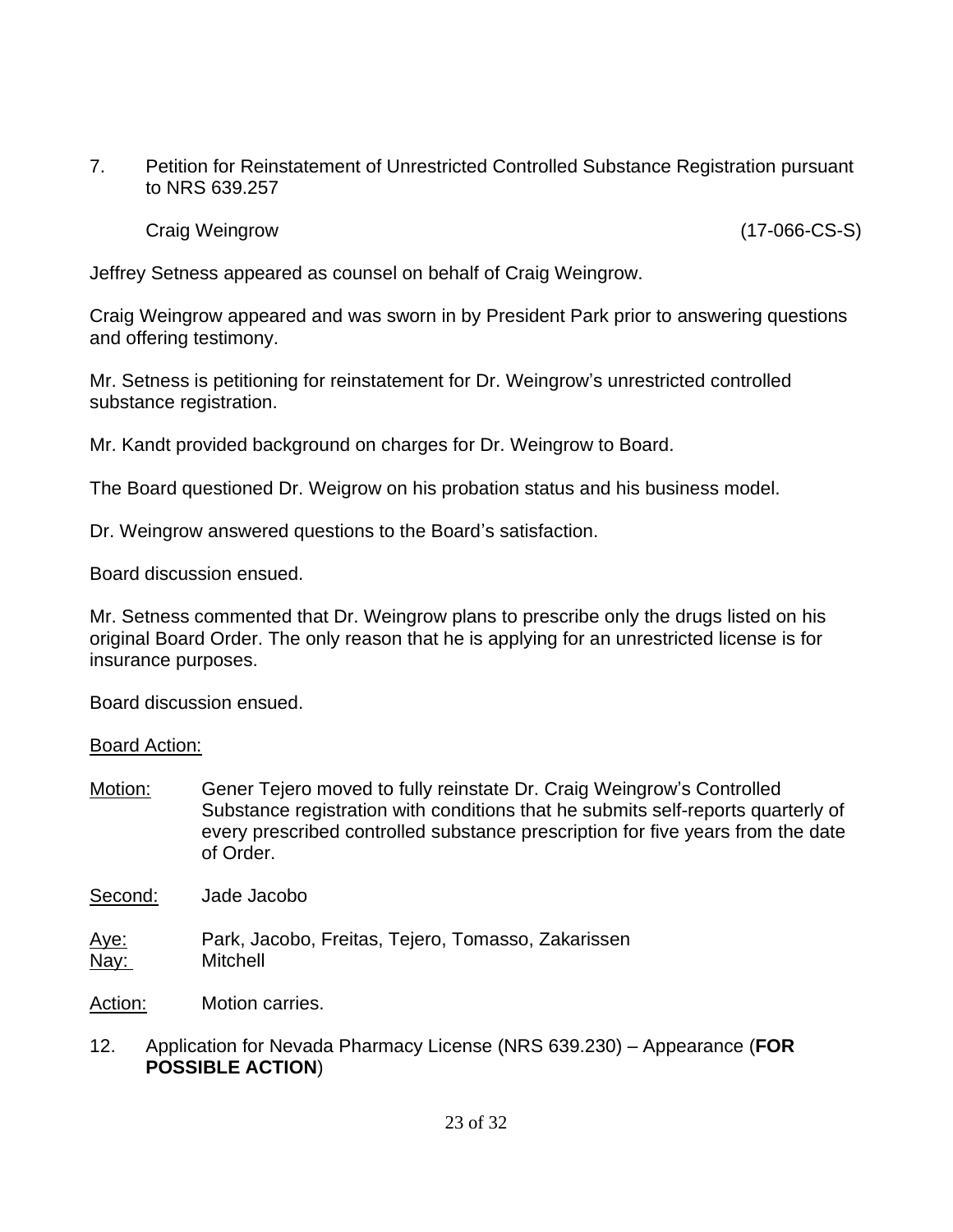A. Canyonlands Healthcare – Mesquite, NV

Andrew Lewandowski, Pharmacy Director, appeared and was sworn in by President Park prior to answering questions and offering testimony.

Mr. Dodge provided background on application.

Mr. Dodge questioned on the business model and Mr. Lewandowski's experience, and future for the pharmacy.

Mr. Lewandowski answered questions to the Board's satisfaction.

Board discussion ensued.

# Board Action:

- Motion: Jade Jacobo moved to approve Nevada Pharmacy License for Canyonlands Healthcare pending favorable inspection.
- Second: Krystal Freitas

Action: Passed unanimously.

B. Complete Care Pharmacy – Las Vegas, NV

This matter was continued to a future Board Meeting.

- 17. Applications for Nevada Wholesaler License (NRS 639.233) Appearance (**FOR POSSIBLE ACTION**)
	- A. Compass Health Brands Corp. Reno, NV Background Check completed in compliance with NRS 639.500 - No Disqualifying Events – No Disclosures

Jason Derbyshire, Facility Manager for Reno, and Anthony Shaw, Vice President of Quality, Regulatory, and Customer Service, appeared and were sworn in by President Park prior to answering questions and offering testimony.

Mr. Keegan provided background on application.

The Board questioned Mr. Derbyshire and Mr. Shaw on the business model, the products being shipped into Nevada, and Mr. Derbyshire's experience.

Mr. Shaw and Mr. Derbyshire answered questions to Board's satisfaction.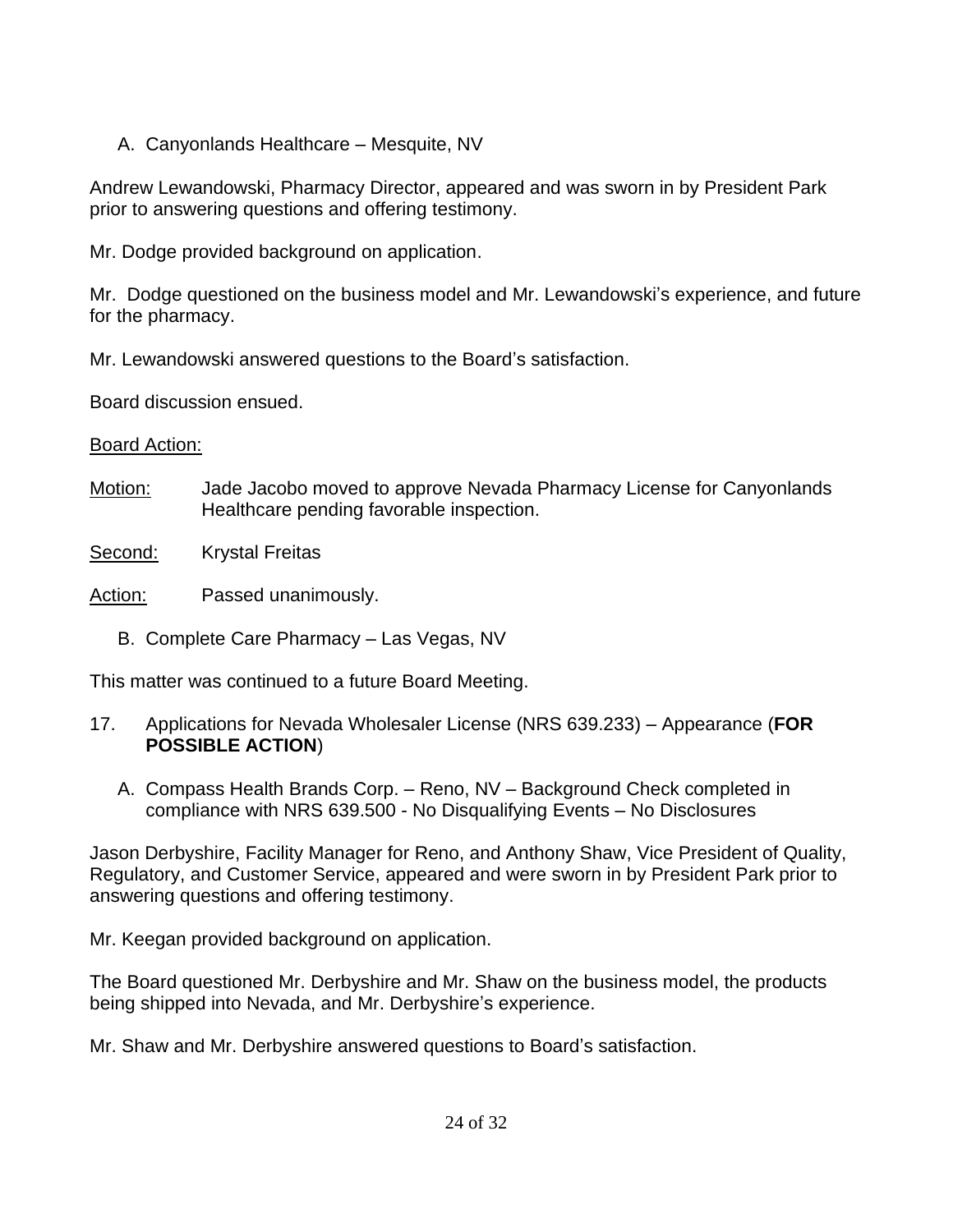The Board staff requested an updated Designated Representative application to accurately reflect his experience with pharmacies or wholesalers.

Board discussion ensued.

Board Action:

- Motion: Jade Jacobo moved to approve Nevada Wholesaler License for Compass Health Brands Corp. pending updated Designated Representative application.
- Second: Gener Tejero

Action: Passed unanimously.

B. J.W. Welding Supplies and Tools – Fallon, NV – Background Check Not Required - Manufacturer (NAC 639.593(7)(d)) – No Disclosures

John Craig, Owner, and Ben Craig, Fallon Facility Manager, appeared and were sworn in by President Park prior to answering questions and offering testimony.

Mr. Wuest provided background on application.

Mr. Wuest questioned Mr. Craig on the business model and products being shipped into Nevada.

Mr. Craig answered questions to the Board's satisfaction.

Board discussion ensued.

Board Action:

- Motion: Jade Jacobo moved to approve Nevada Wholesaler License for J.W. Welding Supplies and Tools.
- Second: Rolf Zakariassen
- Action: Passed unanimously.
- 19. Request for Pharmacist Applicant to Retake the NAPLEX Exam (NRS 639.120(1)) Appearance: **(FOR POSSIBLE ACTION)**
	- A. Bea Belarmino

Bea Belarmino appeared and was sworn in by President Park prior to answering questions and offering testimony.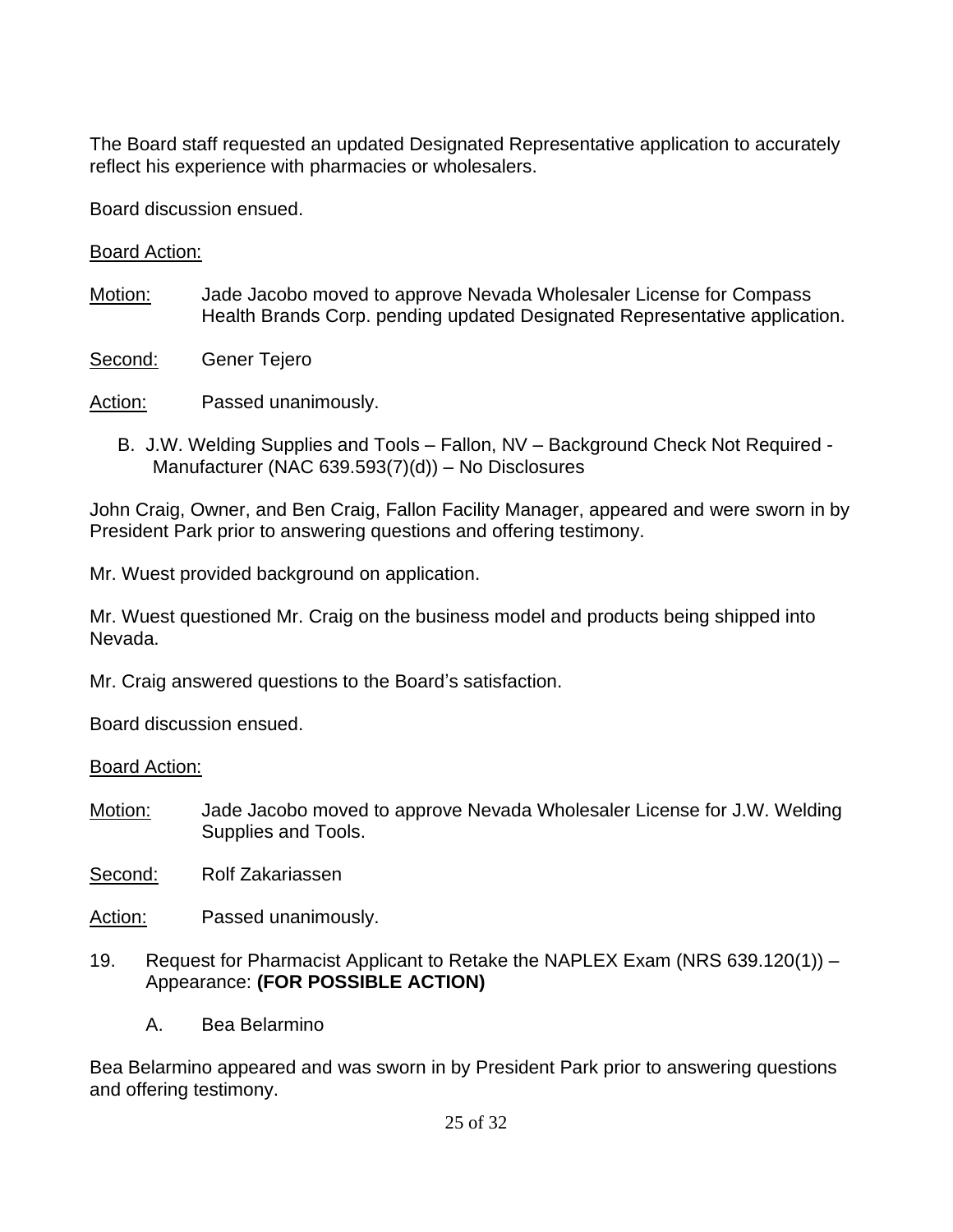Ms. Belarmino provided background on her appearance before the Board regarding another chance to take the NAPLEX exam.

The Board questioned Ms. Belarmino about her education and what she does to prepare for her exams.

Ms. Belarmino answered the questions to the Board's satisfaction.

Board discussion ensued.

Board Action:

- Motion: Richard Tomasso moved to approve Bea Belarmino to take one more attempt at the NAPLEX exam.
- Second: Jade Jacobo

Board staff asked Ms. Belarmino the disclosure questions on the Application by Examination and stated that a new application must be submitted every time a person takes the NAPLEX exam.

Ms. Belarmino answered "no" to all questions asked.

Action: Passed unanimously.

C. Tsigereda Mulugeta

Tsigereda Mulugeta appeared and was sworn in by President Park prior to answering questions and offering testimony.

Ms. Mulugeta provided background on her appearance before the Board regarding another chance to take the NAPLEX exam.

Board discussion ensued.

Board Action:

Motion: Jade Jacobo moved to approve Tsigereda Mulugeta to take one more attempt at the NAPLEX exam.

Second: Krystal Freitas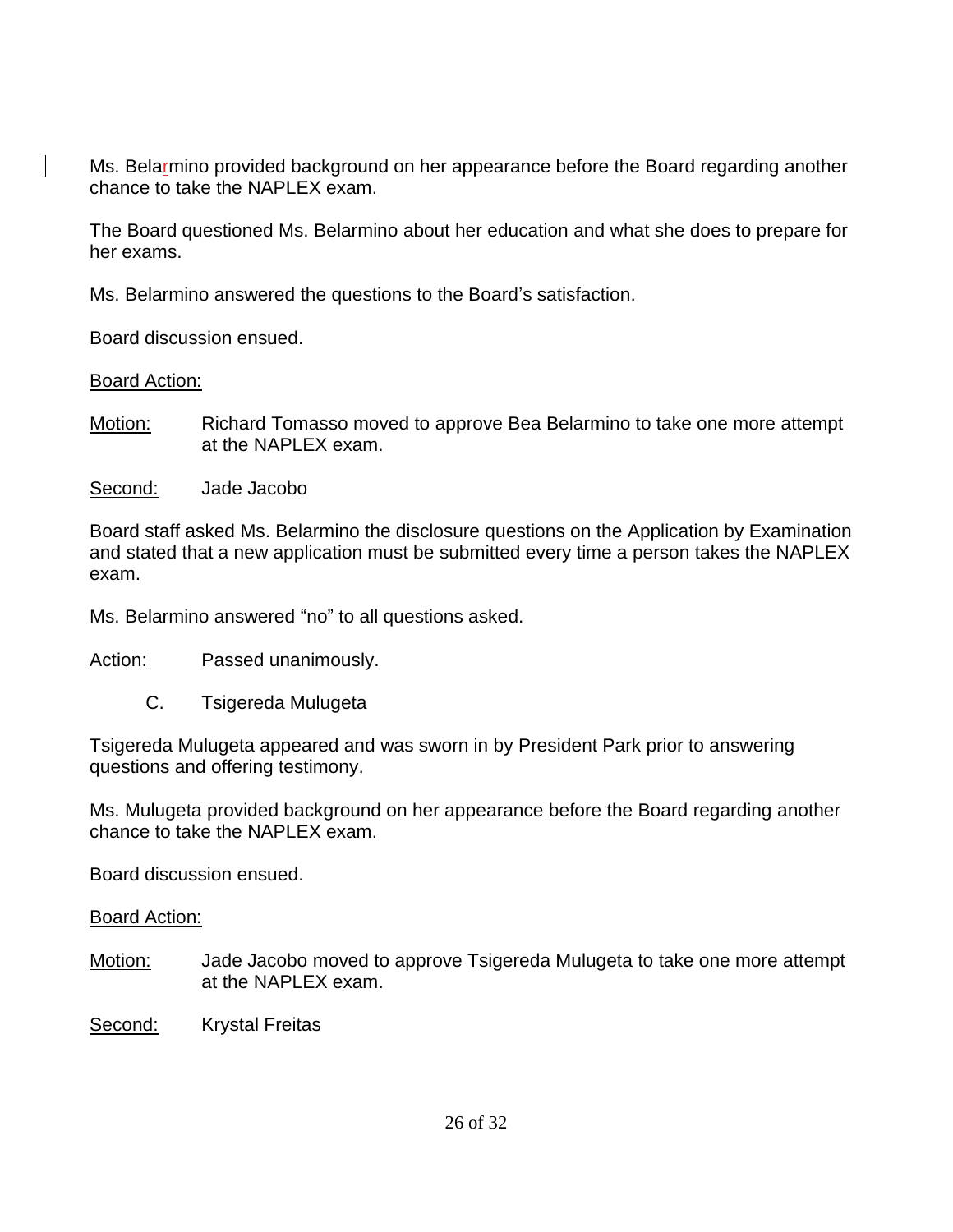Board staff asked Ms. Mulugeta the disclosure questions on the Application by Examination and stated that a new application must be submitted every time a person takes the NAPLEX exam.

Ms. Mulugeta answered "no" to all questions asked.

Action: Passed unanimously.

- 23. Executive Secretary Report:
	- A. Financial Report

Christian Schonlau, Nevada Board of Pharmacy Chief Financial Officer, provided the financial report to the Board's satisfaction.

Board discussion ensued.

- 19. Request for Pharmacist Applicant to Retake the NAPLEX Exam (NRS 639.120(1)) Appearance: **(FOR POSSIBLE ACTION)**
	- B. Arnold Castro

Arnold Castro appeared and was sworn in by President Park prior to answering questions and offering testimony.

Mr. Castro provided background on his appearance before the Board regarding another chance to take the NAPLEX exam.

The Board questioned Mr. Castro on if he has ever been licensed in Nevada, his disclosure that was dismissed, and why he wants to take the NAPLEX again.

Mr. Castro answered questions to the Board's satisfaction.

Mr. Wuest commented that Richard Tomasso and Krystal Freitas were excused from the meeting and returned around 2:45 PM.

Board discussion ensued.

Board Action:

- Motion: Wayne Mitchell moved to approve Arnold Castro to take one more attempt at the NAPLEX exam.
- Second: Richard Tomasso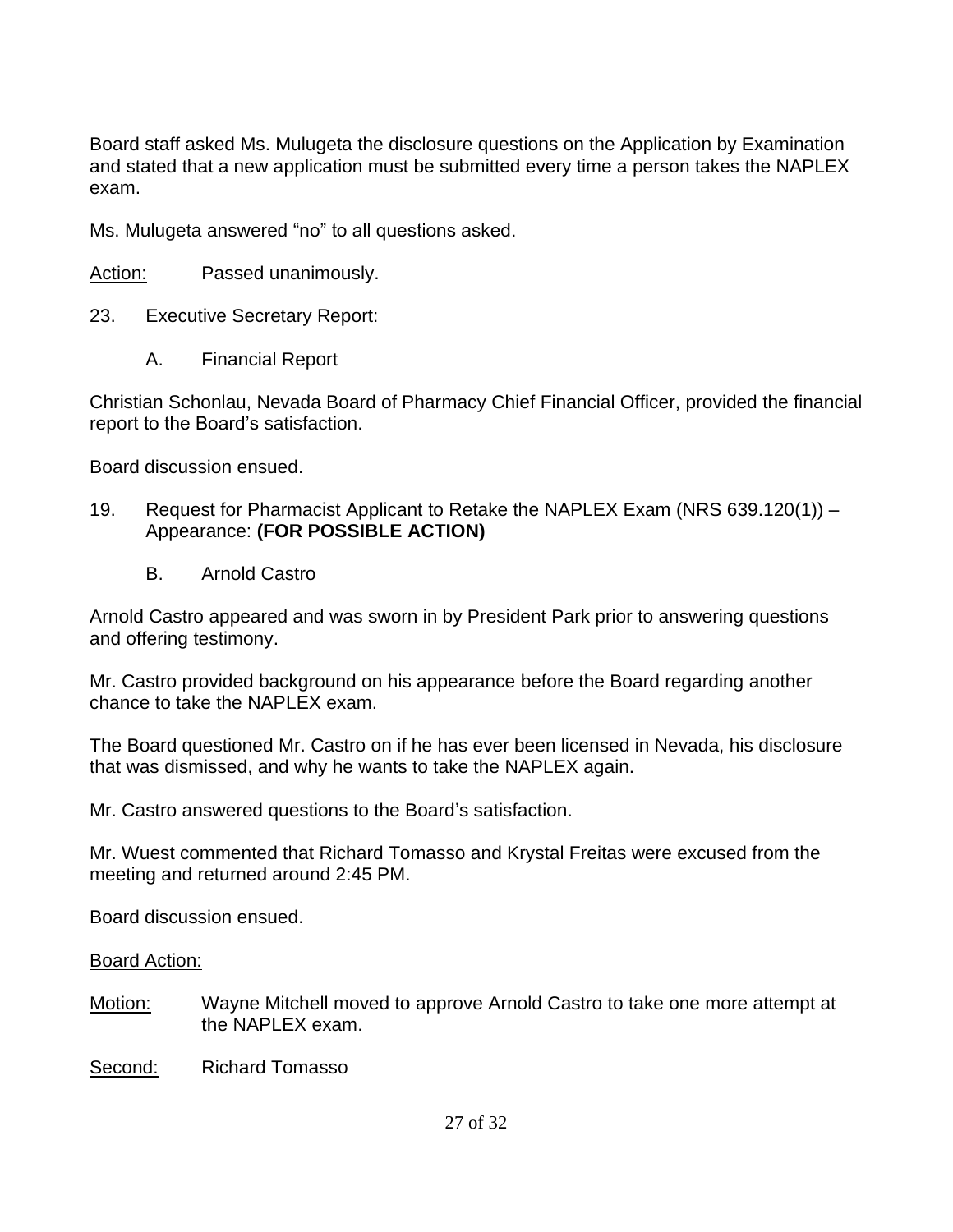Action: Passed unanimously.

8. Petition for Reconsideration of Denial of Controlled Substance Registration pursuant to NRS 639.139. **(FOR POSSIBLE ACTION)**

Victor Bruce

Rosalie Bordelove, Counsel for the Board, joined the meeting at 3:00 PM.

Victor Bruce appeared and was sworn in by President Park prior to answering questions and offering testimony.

John Hunt appeared as counsel on behalf of Dr. Bruce.

Mr. Kandt provided background on appearance regarding a petition for reconsideration of denial for Dr. Bruce's controlled substance registration.

Mr. Hunt commented that he provided a list of drugs that Dr. Bruce is requesting the Board to consider allowing him to have a controlled substance license with conditions.

Board discussion ensued.

# Board Action:

Motion: Jade Jacobo moved to approve controlled substance registration for Dr. Victor Bruce with conditions that he is only able to prescribe from the list provided with the removal of Phentermine Hydrochloride, Tylenol with Codeine, Human Growth Hormone (HGH), and remove Neurontin and to modify Testosterone Cypionate to "Testosterone". In addition, Dr. Bruce will self-report monthly of the controlled substances that he prescribes from MyRx and must notify the Board immediately if he encounters any discrepancies.

Mr. Kandt suggested that motion be amended to include correct language.

Jade Jacobo amended her motion as recommended by Mr. Kandt.

Motion: Jade Jacobo moved to grant Dr. Victor Bruce's petition and to approve issuance of a controlled substance registration with the following conditions: 1) Dr. Bruce is only able to prescribe from the list provided with the removal of Phentermine Hydrochloride, Tylenol with Codeine, Human Growth Hormone (HGH), and Neurontin; 2) Modify the drug list for Testosterone Cypionate and change to "Testosterone"; 3) Dr. Bruce will self-report monthly the controlled substances that he prescribes from MyRx and must notify the Board immediately if he encounters any discrepancies.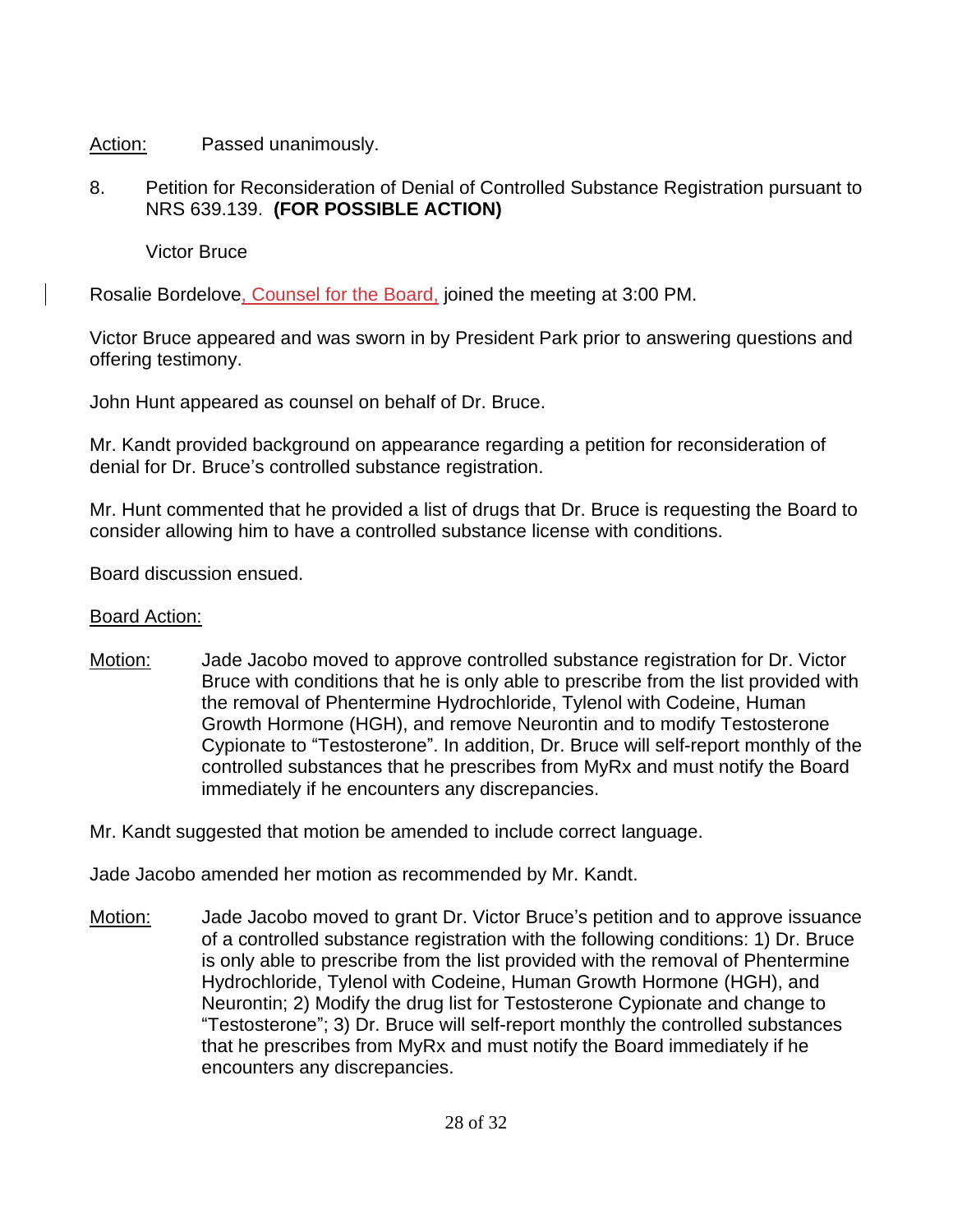Second: Richard Tomasso

Action: Passed unanimously.

## 9. Application for Pharmacist Registration Renewal (NRS 639.127) – Appearance. (**FOR POSSIBLE ACTION)**

Darrel Foth

This matter was continued to a future Board Meeting.

10. Application for Pharmacist Registration by Reciprocation NRS 639.134) – Appearance (**FOR POSSIBLE ACTION**)

Eric Galey

Eric Galey appeared and was sworn in by President Park prior to answering questions and offering testimony.

Mr. Keegan provided background on the application and his disclosures regarding using beyond use date drugs when compounding and misfiled a prescription.

Mr. Galey provided clarification of his disclosure to Board and reasons for requesting licensure in Nevada.

Board discussion ensued.

Board Action:

Motion: Rolf Zakariassen moved to approve Application for Pharmacist Registration by Reciprocation for Eric Galey.

Second: Wayne Mitchell

Action: Passed unanimously.

- 11. Application for Veterinarian Authority to Dispense Drugs (NAC 639.7423) Appearance **(FOR POSSIBLE ACTION)**
	- A. Lesli Ann Hewitt-Spears

Lesli Ann Hewitt-Spears appeared and was sworn in by President Park prior to answering questions and offering testimony.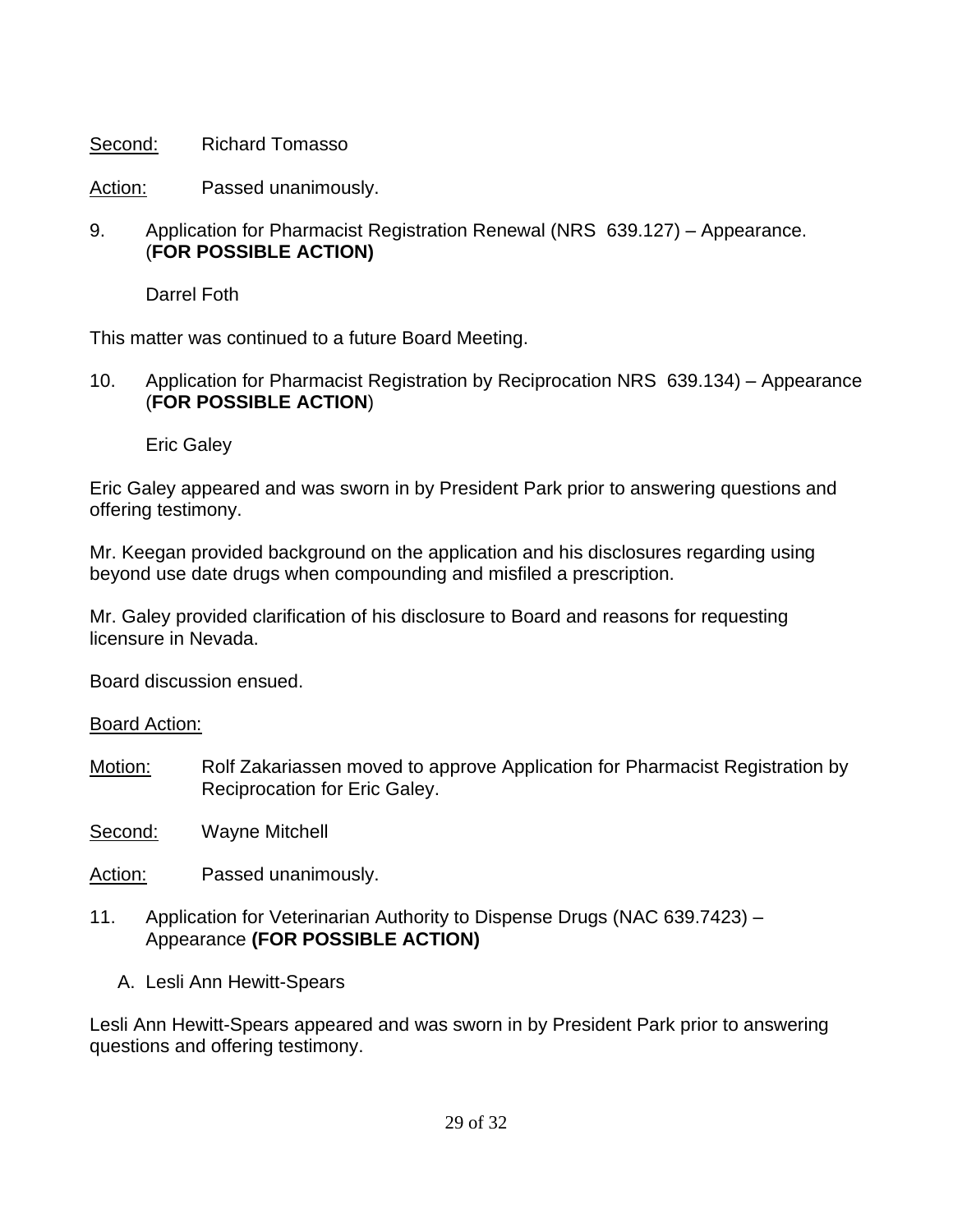Ms. Lee provided background on the application and disclosure regarding public reprimand due to missing drugs at her veterinary office.

The Board questioned Ms. Hewitt-Spears on what she plans to dispense, her reason for requesting a license, and what occurred with her disclosure.

Ms. Hewitt-Spears answered questions to the Board's satisfaction. She disclosed that she dispensed drugs prior to having a license and her office assistant occasionally assisted with the dispensation of drugs. She further clarified that she personally dispensed the controlled substances in her practice.

Board discussion ensued.

## Board Action:

Motion: Jade Jacobo moved to approve Veterinarian Authority to Dispense Drugs Registration for Lesli Ann Hewitt-Spears pending favorable inspection.

## Second: Krystal Freitas

# Action: Passed unanimously.

B. Sircy Moore

This matter was continued to a future Board Meeting.

20. Application for Ambulatory Surgery Center License. – Appearance. **(FOR POSSIBLE ACTION)**

Comprehensive Surgical Care of Reno-Tahoe, LLC – Reno, NV

Erin Brown (Administrator), Brian Evans (Medical Director), Joel Rainwater (Chief Medical Officer), Lovnit Kaur (Pharmacist Consultant), and Carleen Cordova (Compliance Officer) appeared and were sworn in by President Park prior to answering questions and offering testimony.

President Park disclosed that she knows Lovnit Kaur through Roseman University but stated that she could participate in this matter fairly and without bias.

Mr. Dodge provided background on application.

The Board questioned about the services being provided, what is Ms. Kaur's role, and who is the emergency contact at the location.

Ms. Kaur and Mr. Evans answered questions to the Board's satisfaction.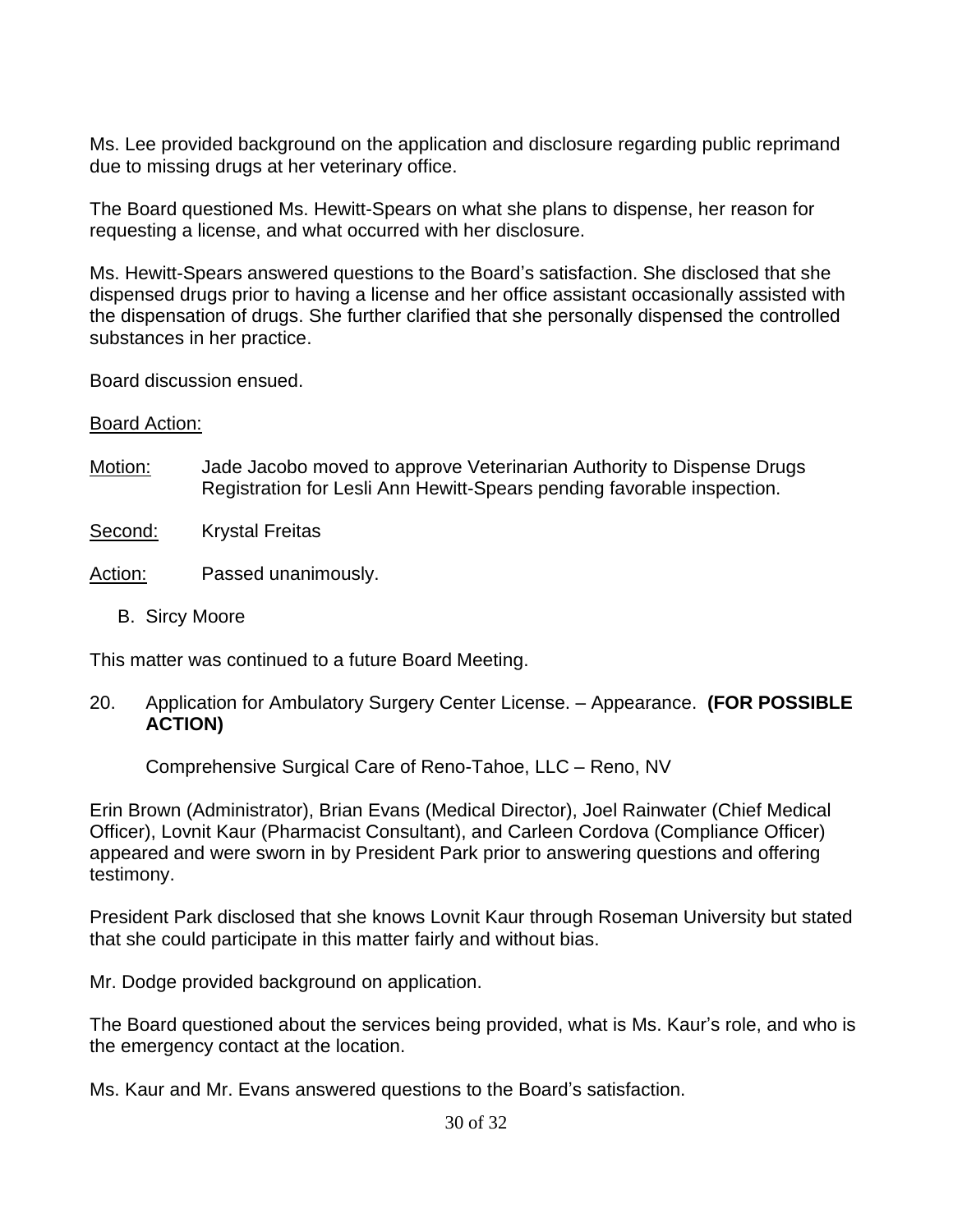Mr. Dodge commented that one of the owners notated a disclosure on their Personal History application regarding two public reprimands by the Nevada Board of Medical Examiners.

Dr. Charles Virden appeared and was sworn in by President Park prior to answering questions and offering testimony.

The Board questioned Dr. Virden about the events that occurred with his disclosures.

Dr. Virden answered to the Board's satisfaction.

Board discussion ensued.

#### Board Action:

- Motion: Jade Jacobo moved to approve Ambulatory Surgery Center License for Comprehensive Surgical Care of Reno-Tahoe, LLC pending favorable inspection.
- Second: Richard Tomasso
- Action: Passed unanimously.
- 18. Request to Engage in the Practice of Pharmacy at a Site Other than a Licensed Pharmacy – Appearance **(FOR POSSIBLE ACTION)**

Anja Palazova

Anja Palazova appeared and was sworn in by President Park prior to answering questions and offering testimony.

Mr. Wuest provided background on appearance regarding Ms. Palazova requesting a to participate in the practice of pharmacy at site other than licensed pharmacy.

The Board questioned about her role and what her plans are with Aspen Rx Health.

Ms. Palazova answered questions to the Board's satisfaction.

Board discussion ensued.

#### Board Action:

Motion: Gener Tejero moved to approve Anja Palazova's request to engage in the practice of pharmacy at a site other than a licensed pharmacy at AspenRx Health for the services listed in the application.